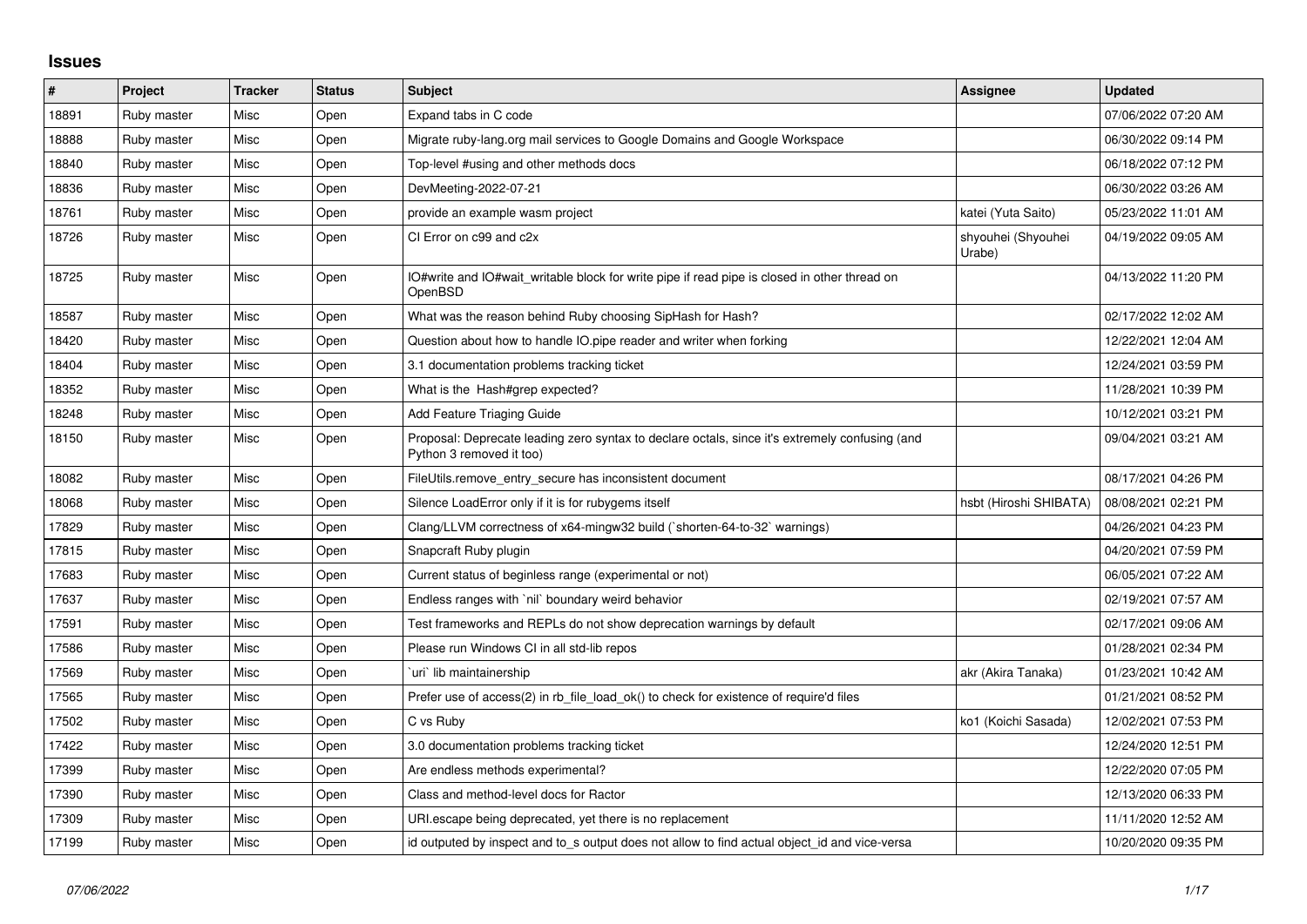| #     | Project     | <b>Tracker</b> | <b>Status</b> | <b>Subject</b>                                                                                              | Assignee                       | <b>Updated</b>      |
|-------|-------------|----------------|---------------|-------------------------------------------------------------------------------------------------------------|--------------------------------|---------------------|
| 17174 | Ruby master | Misc           | Open          | "Error relocating, symbol not found" error when compiling a native extension on Alpine with Ruby<br>$>=2.4$ |                                | 10/06/2020 11:19 AM |
| 17154 | Ruby master | Misc           | Open          | Update Pathname Documentation to Clarify Expected Behavior                                                  | akr (Akira Tanaka)             | 09/05/2020 01:18 PM |
| 17137 | Ruby master | Misc           | Open          | Cooperation on maintaining official docker ruby images                                                      |                                | 09/02/2020 05:03 PM |
| 17053 | Ruby master | Misc           | Open          | RDoc for Hash Keys                                                                                          |                                | 07/28/2020 01:21 AM |
| 16895 | Ruby master | Misc           | Open          | Request for cooperation: Try your applications/libraries with master branch and debug options               |                                | 05/15/2020 11:51 PM |
| 16803 | Ruby master | Misc           | Open          | Discussion: those internal macros reside in public API headers                                              |                                | 05/14/2020 12:27 PM |
| 16750 | Ruby master | Misc           | Open          | Change typedef of VALUE for better type checking                                                            |                                | 04/03/2020 02:34 AM |
| 16678 | Ruby master | Misc           | Open          | Array#values_at has unintuitive behavior when supplied a range starting with negative index                 |                                | 03/09/2020 02:06 PM |
| 16671 | Ruby master | Misc           | Open          | <b>BASERUBY</b> version policy                                                                              |                                | 03/05/2020 01:11 AM |
| 16659 | Ruby master | Misc           | Open          | Documentation on Regexp missing for absence pattern (?~pat)                                                 |                                | 02/27/2020 04:16 PM |
| 16629 | Ruby master | Misc           | Open          | ruby-loco now built & saved on GitHub, both mingw & mswin builds                                            |                                | 02/12/2020 01:53 PM |
| 16507 | Ruby master | Misc           | Open          | $=$ vs include? or match?                                                                                   |                                | 01/12/2020 11:27 PM |
| 16487 | Ruby master | Misc           | Open          | Potential for SIMD usage in ruby-core                                                                       |                                | 01/16/2020 05:25 AM |
| 16464 | Ruby master | Misc           | Open          | Which core objects should support deconstruct/deconstruct_keys?                                             |                                | 12/30/2019 07:54 AM |
| 16436 | Ruby master | Misc           | Open          | hash missing #last method, make it not so consistent (it has #first)                                        |                                | 01/06/2021 09:47 AM |
| 16408 | Ruby master | Misc           | Open          | Ruby docs list incorrect method signatures for PTY::getpty/PTY::spawn                                       |                                | 12/12/2019 05:12 PM |
| 16396 | Ruby master | Misc           | Open          | What is the reason for this behaviour of Find.find?                                                         |                                | 12/09/2019 02:51 PM |
| 16346 | Ruby master | Misc           | Open          | Confusing macro name: RUBY_MARK_NO_PIN_UNLESS_NULL                                                          |                                | 11/13/2019 07:39 AM |
| 16267 | Ruby master | Misc           | Open          | MinGW CI - add to Actions?                                                                                  |                                | 10/21/2019 01:10 AM |
| 16235 | Ruby master | Misc           | Open          | ENV assoc spec test does not test invalid name                                                              |                                | 10/05/2019 10:53 PM |
| 16188 | Ruby master | Misc           | Open          | What are the performance implications of the new keyword arguments in 2.7 and 3.0?                          | jeremyevans0 (Jeremy<br>Evans) | 11/27/2019 04:45 PM |
| 16160 | Ruby master | Misc           | Open          | Lazy init thread local storage                                                                              |                                | 09/22/2019 01:55 AM |
| 16157 | Ruby master | Misc           | Open          | What is the correct and *portable* way to do generic delegation?                                            |                                | 10/15/2019 04:28 PM |
| 16130 | Ruby master | Misc           | Open          | [Discussion / Ideas] Finding a good name for the concept of/behind guilds - primarily the NAME              |                                | 08/27/2019 04:00 PM |
| 16114 | Ruby master | Misc           | Open          | Naming of "beginless range"                                                                                 |                                | 10/08/2019 03:06 PM |
| 15802 | Ruby master | Misc           | Open          | Reduce the minimum string buffer size from 127 to 63 bytes                                                  | ko1 (Koichi Sasada)            | 07/30/2019 04:04 AM |
| 15744 | Ruby master | Misc           | Open          | Improvement needed to documentation of 'Literals'                                                           |                                | 06/24/2019 02:27 AM |
| 15654 | Ruby master | Misc           | Open          | Documentation for Complex is wrong or misleading                                                            |                                | 03/11/2019 11:55 AM |
| 15568 | Ruby master | Misc           | Open          | TracePoint(:raise)#parameters raises RuntimeError                                                           |                                | 01/27/2019 12:02 AM |
| 15514 | Ruby master | Misc           | Open          | Add documentation for implicit array decomposition                                                          |                                | 01/10/2019 04:43 PM |
| 15510 | Ruby master | Misc           | Open          | Easter egg in Thread.handle_interrupt                                                                       |                                | 01/05/2019 11:53 PM |
| 15431 | Ruby master | Misc           | Open          | Hashes and arrays should not require commas to seperate values when using new lines                         |                                | 12/18/2018 11:05 AM |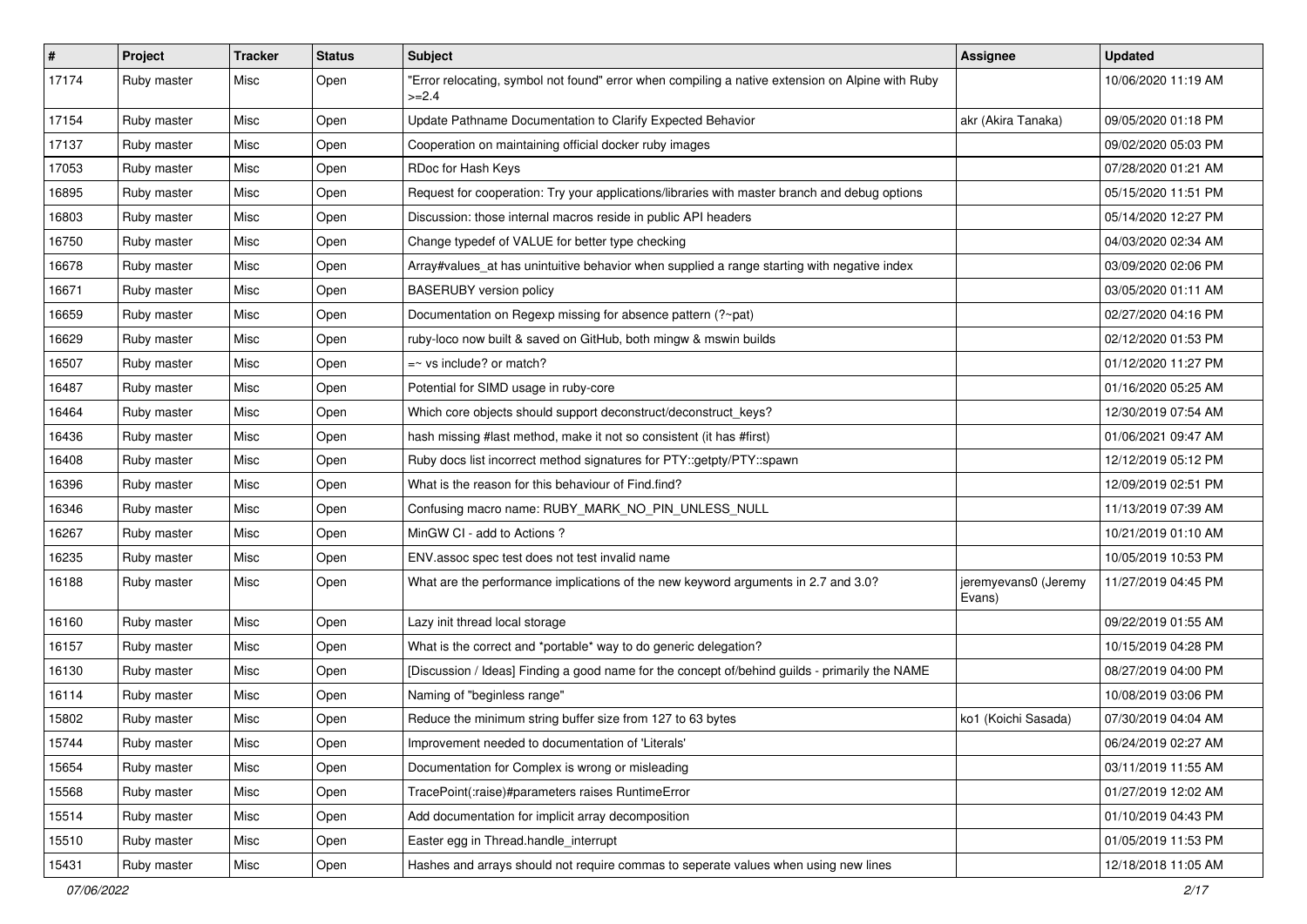| $\#$  | Project     | <b>Tracker</b> | <b>Status</b> | Subject                                                                                                                                               | Assignee                     | <b>Updated</b>      |
|-------|-------------|----------------|---------------|-------------------------------------------------------------------------------------------------------------------------------------------------------|------------------------------|---------------------|
| 15418 | Ruby master | Misc           | Open          | Date.parse('2018')                                                                                                                                    |                              | 12/15/2018 09:17 PM |
| 15402 | Ruby master | Misc           | Open          | Shrinking excess retained memory of container types on promotion to uncollectible                                                                     |                              | 12/11/2018 08:43 PM |
| 15249 | Ruby master | Misc           | Open          | Documentation for attr_accessor and attr_reader should be corrected                                                                                   |                              | 10/23/2018 08:09 PM |
| 15224 | Ruby master | Misc           | Open          | [DOCs] Minor inconsistency in class Array #initialize_copy -<br>https://ruby-doc.org/core-2.5.1/Array.html#method-i-initialize_copy                   |                              | 10/13/2018 02:26 PM |
| 15202 | Ruby master | Misc           | Open          | Adding Coverity Scan to CI to see the result casually                                                                                                 |                              | 10/25/2018 10:50 AM |
| 15136 | Ruby master | Misc           | Open          | Fix - Wparentheses warnings                                                                                                                           |                              | 09/20/2018 09:41 AM |
| 15007 | Ruby master | Misc           | Open          | Let all Init_xxx and extension APIs frequently called from init code paths be considered cold                                                         | naruse (Yui NARUSE)          | 12/06/2018 11:05 AM |
| 14825 | Ruby master | Misc           | Open          | When redefining `attr_xx` methods the visibility becomes `public`                                                                                     |                              | 06/05/2018 05:57 AM |
| 14770 | Ruby master | Misc           | Open          | [META] DevelopersMeeting                                                                                                                              |                              | 05/17/2018 12:28 PM |
| 14768 | Ruby master | Misc           | Open          | Add documentation for    and &&                                                                                                                       |                              | 05/17/2018 09:45 AM |
| 14760 | Ruby master | Misc           | Open          | cross-thread IO#close semantics                                                                                                                       | matz (Yukihiro<br>Matsumoto) | 05/17/2018 08:21 AM |
| 14735 | Ruby master | Misc           | Open          | thread-safe operations in a hash could be documented                                                                                                  |                              | 05/04/2018 01:09 PM |
| 14692 | Ruby master | Misc           | Open          | Question: Ruby stdlib's Option Parser                                                                                                                 | nobu (Nobuyoshi<br>Nakada)   | 04/22/2018 05:53 AM |
| 14673 | Ruby master | Misc           | Open          | Documentation for `Array#drop` / `drop_while` unclear in regard to modification                                                                       |                              | 04/10/2018 09:51 AM |
| 14190 | Ruby master | Misc           | Open          | What are the semantics of \$SAFE?                                                                                                                     |                              | 12/15/2017 10:28 PM |
| 14149 | Ruby master | Misc           | Open          | Ruby Birthday Thread - 25th years anniversary                                                                                                         |                              | 12/02/2017 01:40 AM |
| 14037 | Ruby master | Misc           | Open          | Writing doxygen document comments to static functions                                                                                                 |                              | 10/21/2017 07:48 AM |
| 13968 | Ruby master | Misc           | Open          | [Ruby 3.x perhaps] - A (minimal?) static variant of ruby                                                                                              |                              | 01/14/2018 03:24 PM |
| 13804 | Ruby master | Misc           | Open          | Protected methods cannot be overridden                                                                                                                |                              | 08/10/2017 09:41 PM |
| 13787 | Ruby master | Misc           | Open          | The path to Ruby 3.x - would it be useful to have a separate thread here at the tracker, for<br>discussions and issues and ideas related to ruby 3.x? |                              | 08/08/2017 08:29 AM |
| 13634 | Ruby master | Misc           | Open          | NilClass is lying about respond_to?(:clone)                                                                                                           |                              | 06/06/2017 08:27 AM |
| 13497 | Ruby master | Misc           | Open          | Docs, code samples, Ripper example                                                                                                                    |                              | 04/23/2017 04:27 AM |
| 13209 | Ruby master | Misc           | Open          | fact.rb in ruby/sample variations                                                                                                                     |                              | 02/14/2017 12:10 AM |
| 13072 | Ruby master | Misc           | Open          | Current state of date standard library                                                                                                                |                              | 09/02/2017 05:38 PM |
| 12751 | Ruby master | Misc           | Open          | Incompatibility of Ruby 3                                                                                                                             |                              | 09/14/2016 12:48 PM |
| 12595 | Ruby master | Misc           | Open          | Documentation                                                                                                                                         |                              | 07/18/2016 04:39 PM |
| 12277 | Ruby master | Misc           | Open          | Coding rule: colum number                                                                                                                             |                              | 04/13/2016 06:32 PM |
| 11783 | Ruby master | Misc           | Open          | Do you have any idea if you have a budgets?                                                                                                           |                              | 05/16/2019 09:06 PM |
| 11570 | Ruby master | Misc           | Open          | Clarify autoload chaining behavior                                                                                                                    |                              | 10/06/2015 04:52 PM |
| 11355 | Ruby master | Misc           | Open          | Exceptions inheriting from Timeout::Error should behave the same way                                                                                  |                              | 07/15/2015 04:59 PM |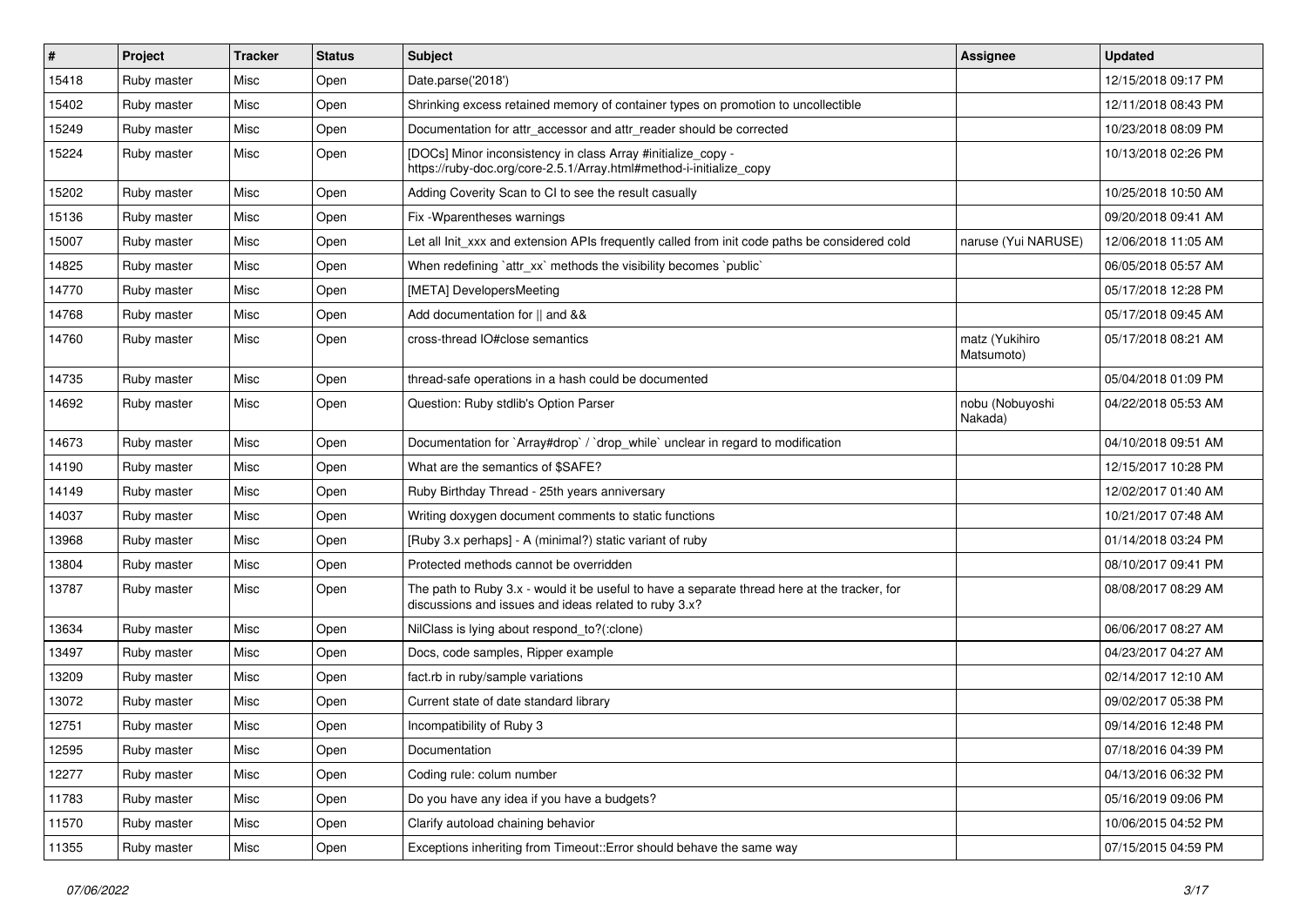| $\vert$ # | Project     | <b>Tracker</b> | <b>Status</b> | <b>Subject</b>                                                                                                                     | <b>Assignee</b>                              | <b>Updated</b>      |
|-----------|-------------|----------------|---------------|------------------------------------------------------------------------------------------------------------------------------------|----------------------------------------------|---------------------|
| 11295     | Ruby master | Misc           | Open          | Request for comments about error messages                                                                                          |                                              | 10/22/2015 09:12 AM |
| 10983     | Ruby master | Misc           | Open          | Why blocks make Ruby methods 439% slower?                                                                                          |                                              | 11/10/2015 06:21 AM |
| 10783     | Ruby master | Misc           | Open          | String#concat has an "appending" behavior                                                                                          |                                              | 08/08/2018 03:08 AM |
| 10628     | Ruby master | Misc           | Open          | Peformance of URI module                                                                                                           | naruse (Yui NARUSE)                          | 12/26/2014 04:08 PM |
| 10541     | Ruby master | Misc           | Open          | Remove shorthand string interpolation syntax                                                                                       | matz (Yukihiro<br>Matsumoto)                 | 10/08/2015 05:44 PM |
| 10513     | Ruby master | Misc           | Open          | instance_eval yields the receiver, but is documented to yield no arguments                                                         | zzak (Zachary Scott)                         | 11/14/2014 10:29 PM |
| 10424     | Ruby master | Misc           | Open          | Error message when sorting NaN                                                                                                     |                                              | 10/25/2014 02:13 PM |
| 10312     | Ruby master | Misc           | Open          | Give people more control over how the ruby parser sees code and lexical code elements<br>(valid/invalid - toggle options) + macros |                                              | 01/20/2016 05:14 PM |
| 9832      | Ruby master | Misc           | Open          | better concurrency in threads                                                                                                      |                                              | 05/12/2014 12:33 PM |
| 9724      | Ruby master | Misc           | Open          | Warnings in Ruby: allow per-file directives to i.e. suppress warnings                                                              |                                              | 04/10/2014 06:21 PM |
| 9516      | Ruby master | Misc           | Open          | Consolidate all deprecation messages to one or more helper methods                                                                 |                                              | 02/13/2014 05:11 PM |
| 18371     | Ruby master | Misc           | Assigned      | Release branches (release information in general)                                                                                  | naruse (Yui NARUSE)                          | 03/23/2022 10:32 PM |
| 17720     | Ruby master | Misc           | Assigned      | Cirrus CI to check non-x86_64 architecture cases by own machines                                                                   | jaruga (Jun Aruga)                           | 09/26/2021 10:24 AM |
| 17662     | Ruby master | Misc           | Assigned      | The heredoc pattern used in tests does not syntax highlight correctly in many editors                                              | nobu (Nobuyoshi<br>Nakada)                   | 06/30/2021 12:54 PM |
| 17376     | Ruby master | Misc           | Assigned      | Reduce number of GitHub Actions                                                                                                    | shyouhei (Shyouhei<br>Urabe)                 | 12/10/2020 11:50 AM |
| 16805     | Ruby master | Misc           | Assigned      | Coroutine's license is unclear                                                                                                     | ReiOdaira (Rei Odaira)                       | 07/01/2021 10:09 PM |
| 16747     | Ruby master | Misc           | Assigned      | Repository reorganization request                                                                                                  | nobu (Nobuyoshi<br>Nakada)                   | 05/22/2020 01:30 PM |
| 16630     | Ruby master | Misc           | Assigned      | Deprecate pub/ruby/*snapshot* and use pub/ruby/snapshot/* instead                                                                  | matz (Yukihiro<br>Matsumoto)                 | 02/27/2020 09:52 AM |
| 16512     | Ruby master | Misc           | Assigned      | Improving `www.ruby-lang.org` reference by merging with `rubyreferences.github.io`                                                 | zverok (Victor Shepelev)                     | 02/01/2022 12:28 PM |
| 16124     | Ruby master | Misc           | Assigned      | Let the transient heap belong to objspace                                                                                          | ko1 (Koichi Sasada)                          | 11/18/2019 08:48 AM |
| 16025     | Ruby master | Misc           | Assigned      | 'st check for sizeof st index t' declared as array with a negative size (emscripten)                                               | nobu (Nobuyoshi<br>Nakada)                   | 07/30/2019 11:20 AM |
| 15806     | Ruby master | Misc           | Assigned      | Explicitly initialise encodings on init to remove branches on encoding lookup                                                      | nobu (Nobuyoshi<br>Nakada)                   | 08/29/2019 04:29 AM |
| 15487     | Ruby master | Misc           | Assigned      | Clarify default gems maintanance policy                                                                                            | hsbt (Hiroshi SHIBATA)   12/30/2018 08:42 PM |                     |
| 14917     | Ruby master | Misc           | Assigned      | Add RDoc documents to tar ball                                                                                                     | aycabta (aycabta.)                           | 07/21/2018 09:29 AM |
| 13622     | Ruby master | Misc           | Assigned      | Documentation missing                                                                                                              | stomar (Marcus<br>Stollsteimer)              | 06/03/2017 07:27 AM |
| 12911     | Ruby master | Misc           | Assigned      | Translate docs                                                                                                                     |                                              | 11/24/2021 04:52 AM |
| 10791     | Ruby master | Misc           | Assigned      | [PATCH 1/1] Remove unnecessary passing value from doc for Observable                                                               |                                              | 08/10/2018 10:51 AM |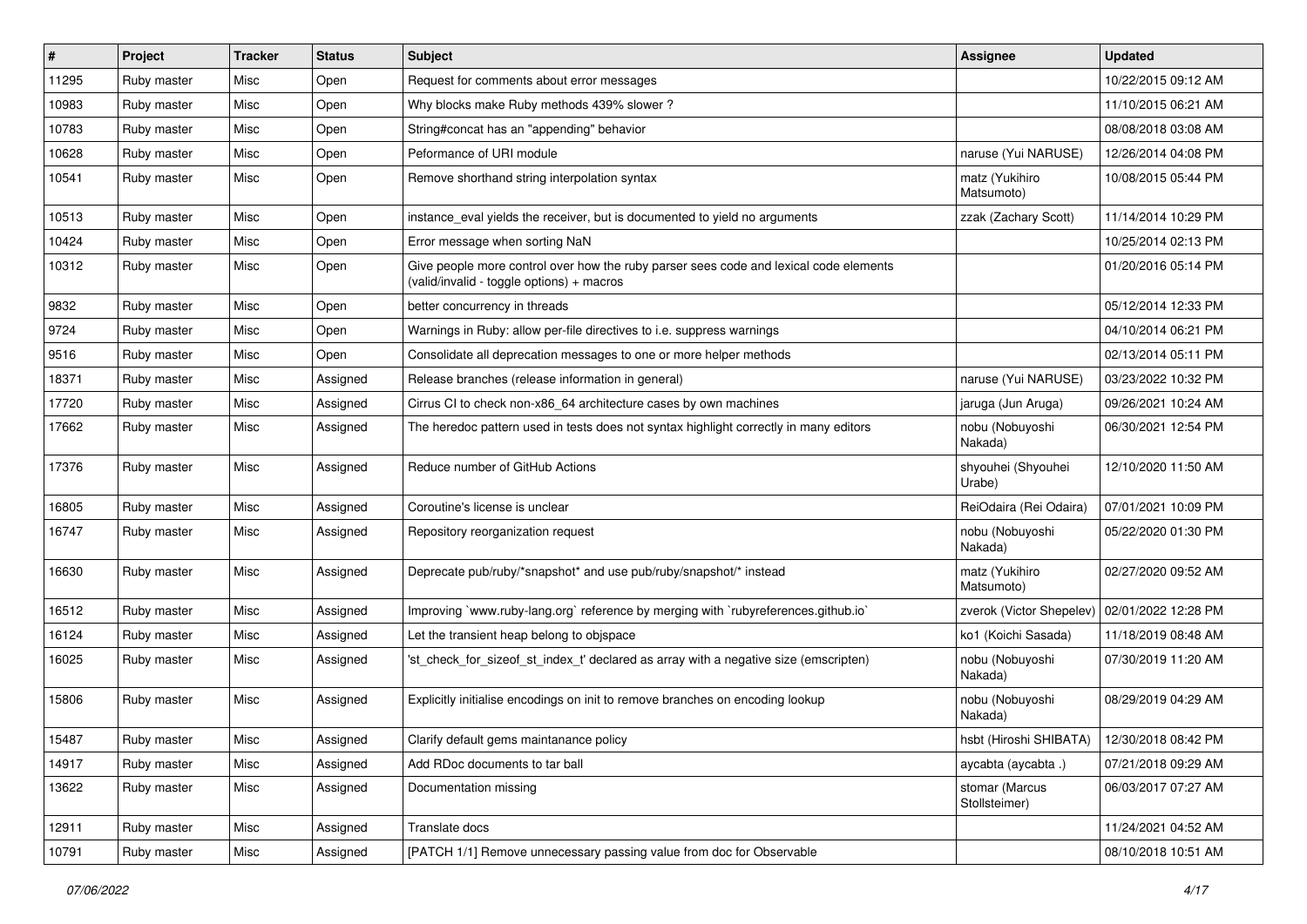| $\vert$ # | Project     | <b>Tracker</b> | <b>Status</b> | <b>Subject</b>                                                                            | Assignee             | <b>Updated</b>      |
|-----------|-------------|----------------|---------------|-------------------------------------------------------------------------------------------|----------------------|---------------------|
| 10560     | Ruby master | Misc           | Assigned      | confusion between $x=x+y$ , $x+=y$ , x.concat(y) and y.each{ z  $x<}$                     | zzak (Zachary Scott) | 01/05/2018 09:02 PM |
| 9136      | Ruby master | Misc           | Assigned      | Deprecated Enumerator.new(object, method) bad for BasicObject                             | zzak (Zachary Scott) | 11/23/2013 03:58 AM |
| 18897     | Ruby master | Feature        | Open          | Add a new instruction for sending messages to ephemeral stack arrays                      |                      | 07/05/2022 10:11 PM |
| 18894     | Ruby master | Feature        | Open          | Object#make_shareable                                                                     |                      | 07/02/2022 11:42 PM |
| 18885     | Ruby master | Feature        | Open          | Long lived fork advisory API (potential Copy on Write optimizations)                      |                      | 06/30/2022 09:27 AM |
| 18841     | Ruby master | Feature        | Open          | Proposal: autoload_relative                                                               |                      | 06/19/2022 11:22 PM |
| 18835     | Ruby master | Feature        | Open          | Add InstructionSequence#type method                                                       |                      | 06/16/2022 10:30 PM |
| 18832     | Ruby master | Feature        | Open          | Do not have class/module keywords consider ancestors of Object                            |                      | 06/21/2022 05:50 AM |
| 18831     | Ruby master | Feature        | Open          | Block argument to `yield`                                                                 |                      | 06/18/2022 03:12 AM |
| 18825     | Ruby master | Feature        | Open          | Specialized instruction for "array literal + `.hash`"                                     |                      | 06/14/2022 05:24 PM |
| 18822     | Ruby master | Feature        | Open          | Ruby lack a proper method to percent-encode strings for URIs (RFC 3986)                   |                      | 06/09/2022 02:42 PM |
| 18821     | Ruby master | Feature        | Open          | Expose Pattern Matching interfaces in core classes                                        |                      | 06/09/2022 07:24 AM |
| 18815     | Ruby master | Feature        | Open          | instance_{eval,exec} vs Proc#>>                                                           |                      | 06/02/2022 05:17 PM |
| 18814     | Ruby master | Feature        | Open          | Ractor: add method to query incoming message queue size                                   |                      | 06/30/2022 10:58 AM |
| 18812     | Ruby master | Feature        | Open          | Add ability to trace exit locations for YJIT                                              |                      | 06/01/2022 02:42 PM |
| 18809     | Ruby master | Feature        | Open          | Add Numeric#ceildiv                                                                       |                      | 06/21/2022 06:21 PM |
| 18798     | Ruby master | Feature        | Open          | 'UnboundMethod#==' with inherited classes                                                 |                      | 05/25/2022 12:32 AM |
| 18776     | Ruby master | Feature        | Open          | <b>Object Shapes</b>                                                                      |                      | 05/13/2022 01:11 AM |
| 18774     | Ruby master | Feature        | Open          | Add Queue#pop(timeout:)                                                                   |                      | 05/20/2022 12:27 AM |
| 18762     | Ruby master | Feature        | Open          | Add an Array#undigits that compliments Integer#digits                                     |                      | 05/03/2022 08:08 PM |
| 18757     | Ruby master | Feature        | Open          | Introduce %R percent literal for anchored regular expression patterns                     |                      | 04/27/2022 05:30 PM |
| 18736     | Ruby master | Feature        | Open          | self-p for method chain                                                                   |                      | 04/15/2022 11:09 AM |
| 18690     | Ruby master | Feature        | Open          | Allow `Kernel#then` to take arguments                                                     |                      | 05/10/2022 06:16 PM |
| 18685     | Ruby master | Feature        | Open          | Enumerator.product: Cartesian product of enumerables                                      |                      | 04/26/2022 07:02 AM |
| 18683     | Ruby master | Feature        | Open          | Allow to create hashes with a specific capacity.                                          |                      | 04/22/2022 02:34 PM |
| 18675     | Ruby master | Feature        | Open          | Add new exception class for resolv timeouts                                               |                      | 04/01/2022 11:22 PM |
| 18668     | Ruby master | Feature        | Open          | Merge `io-nonblock` gems into core                                                        |                      | 04/21/2022 10:02 AM |
| 18659     | Ruby master | Feature        | Open          | Create a Binding at the time of an exception and make it available to Rescue              |                      | 03/25/2022 10:55 AM |
| 18654     | Ruby master | Feature        | Open          | Enhancements to prettyprint                                                               | akr (Akira Tanaka)   | 05/12/2022 01:44 PM |
| 18647     | Ruby master | Feature        | Open          | Non-recursive option for iseq-targeted Tracepoints in ruby 2.6+                           |                      | 03/18/2022 09:41 AM |
| 18644     | Ruby master | Feature        | Open          | Coerce anything callable to a Proc                                                        |                      | 06/18/2022 05:28 PM |
| 18642     | Ruby master | Feature        | Open          | Named ripper fields                                                                       |                      | 05/12/2022 01:37 PM |
| 18640     | Ruby master | Feature        | Open          | default empty string argument for `String#sub` and `String#sub!`, e.g. `"hello".sub("I")` |                      | 03/19/2022 02:33 AM |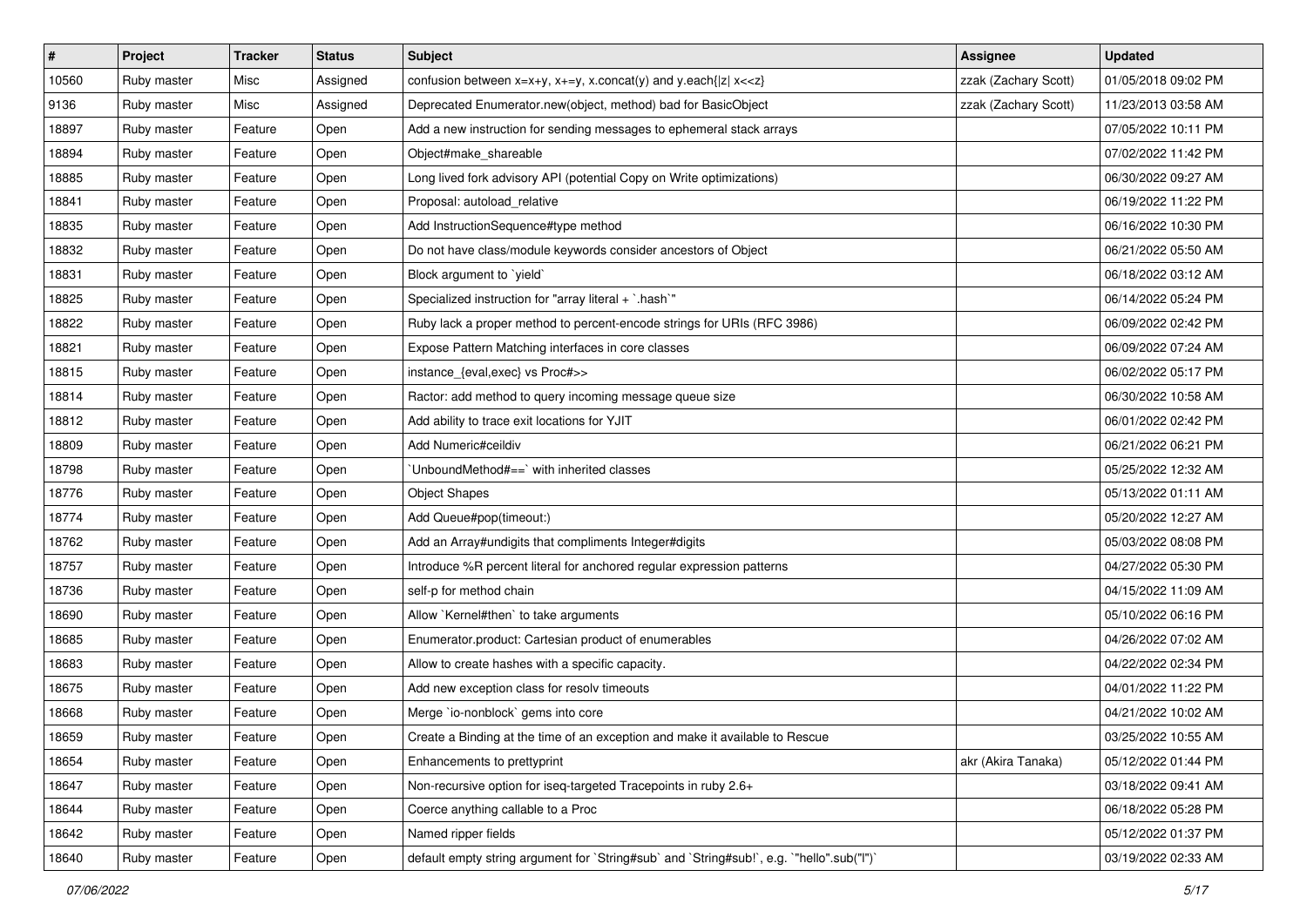| $\sharp$ | Project     | <b>Tracker</b> | <b>Status</b> | <b>Subject</b>                                                                       | Assignee                                | <b>Updated</b>      |
|----------|-------------|----------------|---------------|--------------------------------------------------------------------------------------|-----------------------------------------|---------------------|
| 18639    | Ruby master | Feature        | Open          | Update Unicode data to Unicode Version 15.0.0                                        | duerst (Martin Dürst)                   | 03/22/2022 07:38 PM |
| 18630    | Ruby master | Feature        | Open          | Introduce general `IO#timeout` and `IO#timeout=`for all (non-)blocking operations.   |                                         | 04/21/2022 09:36 AM |
| 18617    | Ruby master | Feature        | Open          | Allow multiples keys in Hash#[] acting like Hash#dig                                 |                                         | 03/10/2022 01:36 PM |
| 18603    | Ruby master | Feature        | Open          | Allow syntax like obj.method(arg)=value                                              |                                         | 02/27/2022 05:04 PM |
| 18597    | Ruby master | Feature        | Open          | Strings need a named method like 'dup' that doesn't duplicate if receiver is mutable |                                         | 02/26/2022 11:56 PM |
| 18594    | Ruby master | Feature        | Open          | Add a #to h method on URI:: Generic                                                  |                                         | 03/31/2022 01:18 PM |
| 18593    | Ruby master | Feature        | Open          | Add back URI.escape                                                                  |                                         | 02/18/2022 07:45 PM |
| 18583    | Ruby master | Feature        | Open          | Pattern-matching: API for custom unpacking strategies?                               |                                         | 03/17/2022 01:10 PM |
| 18576    | Ruby master | Feature        | Open          | Rename `ASCII-8BIT` encoding to `BINARY`                                             |                                         | 03/17/2022 03:06 PM |
| 18573    | Ruby master | Feature        | Open          | Object#pack1                                                                         |                                         | 02/08/2022 08:51 AM |
| 18568    | Ruby master | Feature        | Open          | Explore lazy RubyGems boot to reduce need for --disable-gems                         |                                         | 02/17/2022 07:15 AM |
| 18564    | Ruby master | Feature        | Open          | Add Exception#detailed_message                                                       | mame (Yusuke Endoh)                     | 02/01/2022 08:06 PM |
| 18559    | Ruby master | Feature        | Open          | Allocation tracing: Objects created by the parser are attributed to Kernel.require   |                                         | 06/28/2022 12:21 PM |
| 18554    | Ruby master | Feature        | Open          | Move unicode_normalize to a default gem                                              |                                         | 01/31/2022 05:51 PM |
| 18551    | Ruby master | Feature        | Open          | Make Range#reverse_each to raise an exception if endless                             |                                         | 01/28/2022 11:13 PM |
| 18515    | Ruby master | Feature        | Open          | Add Range#reverse_each implementation for performance                                |                                         | 01/31/2022 02:23 AM |
| 18498    | Ruby master | Feature        | Open          | Introduce a public WeakKeysMap that compares by equality                             |                                         | 02/20/2022 04:06 PM |
| 18494    | Ruby master | Feature        | Open          | [RFC] ENV["RUBY_GC_"]= changes GC parameters dynamically                             |                                         | 01/17/2022 11:15 PM |
| 18478    | Ruby master | Feature        | Open          | Module#constant pairs                                                                |                                         | 01/11/2022 07:55 PM |
| 18477    | Ruby master | Feature        | Open          | Float#sqrt and Integer#sqrt                                                          |                                         | 01/11/2022 07:34 PM |
| 18463    | Ruby master | Feature        | Open          | Random number generation with xoshiro                                                |                                         | 02/13/2022 09:12 AM |
| 18462    | Ruby master | Feature        | Open          | Proposal to merge WASI based WebAssembly support                                     |                                         | 03/24/2022 03:05 AM |
| 18440    | Ruby master | Feature        | Open          | YJIT is enabled if any YJIT tuning options are set                                   |                                         | 12/30/2021 08:17 PM |
| 18439    | Ruby master | Feature        | Open          | Support YJIT for VC++                                                                | maximecb (Maxime<br>Chevalier-Boisvert) | 01/10/2022 11:29 PM |
| 18438    | Ruby master | Feature        | Open          | Add `Exception#additional_message` to show additional error information              |                                         | 02/07/2022 02:55 AM |
| 18423    | Ruby master | Feature        | Open          | Installing stable versions like 3.0.3 from source generates fatal error by make      |                                         | 12/23/2021 11:44 PM |
| 18418    | Ruby master | Feature        | Open          | Add Net::HTTP#security_level=                                                        |                                         | 12/19/2021 11:58 AM |
| 18411    | Ruby master | Feature        | Open          | Introduce `Fiber.blocking` for disabling scheduler.                                  |                                         | 12/23/2021 05:10 PM |
| 18410    | Ruby master | Feature        | Open          | Proposal to make inspect include underscores on numerics                             |                                         | 12/16/2021 09:07 AM |
| 18402    | Ruby master | Feature        | Open          | <b>Argument Labels</b>                                                               |                                         | 01/31/2022 06:14 PM |
| 18401    | Ruby master | Feature        | Open          | Rework `require_relative` to add the "current path" on `\$LOAD_PATH`                 |                                         | 12/09/2021 05:41 PM |
| 18395    | Ruby master | Feature        | Open          | Introduce Array#subtract! for performance                                            |                                         | 12/08/2021 04:42 PM |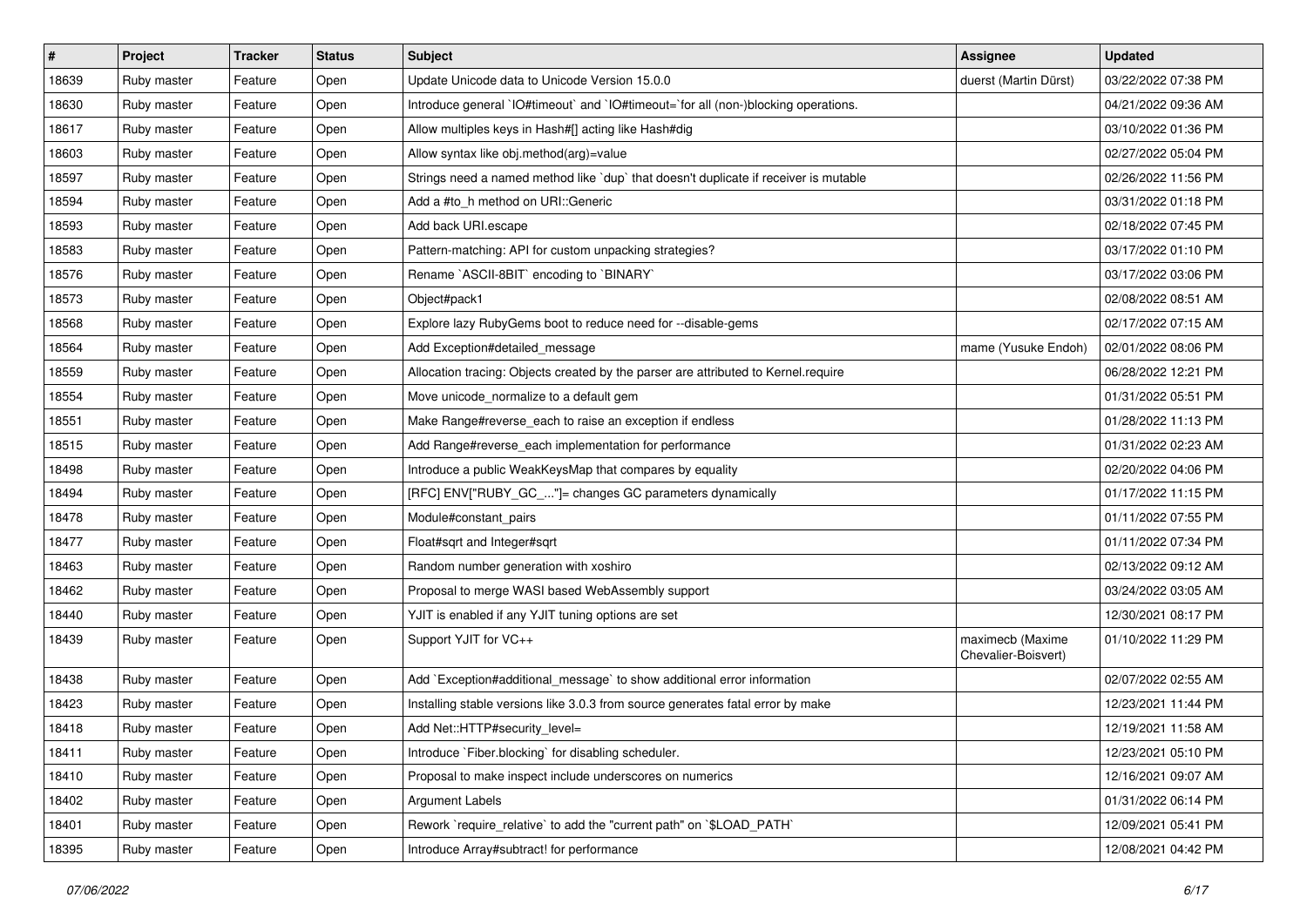| #     | <b>Project</b> | <b>Tracker</b> | <b>Status</b> | <b>Subject</b>                                                                                                                                                        | Assignee                      | <b>Updated</b>      |
|-------|----------------|----------------|---------------|-----------------------------------------------------------------------------------------------------------------------------------------------------------------------|-------------------------------|---------------------|
| 18384 | Ruby master    | Feature        | Open          | Pattern Match Object                                                                                                                                                  |                               | 05/07/2022 06:01 PM |
| 18376 | Ruby master    | Feature        | Open          | Version comparison API                                                                                                                                                |                               | 12/30/2021 10:33 AM |
| 18369 | Ruby master    | Feature        | Open          | users.detect(:name, "Dorian") as shorthand for users.detect {  user  user.name == "Dorian" }                                                                          |                               | 12/03/2021 02:23 PM |
| 18368 | Ruby master    | Feature        | Open          | Range#step semantics for non-Numeric ranges                                                                                                                           |                               | 02/02/2022 03:42 PM |
| 18360 | Ruby master    | Feature        | Open          | <b>PrettyPrint enhancements</b>                                                                                                                                       |                               | 11/24/2021 12:15 AM |
| 18357 | Ruby master    | Feature        | Open          | Proposal: stop raising when block passed to IO#each * closes the IO                                                                                                   |                               | 11/22/2021 09:03 PM |
| 18334 | Ruby master    | Feature        | Open          | ENV#to_h returns a new Hash object but Hash#to_h does not, which can cause inconsistencies                                                                            |                               | 11/17/2021 05:46 PM |
| 18332 | Ruby master    | Feature        | Open          | a ? b                                                                                                                                                                 |                               | 12/29/2021 04:38 AM |
| 18331 | Ruby master    | Feature        | Open          | Kernel.#Time                                                                                                                                                          |                               | 11/13/2021 12:41 PM |
| 18296 | Ruby master    | Feature        | Open          | Custom exception formatting should override `Exception#full_message`.                                                                                                 |                               | 12/15/2021 08:49 PM |
| 18291 | Ruby master    | Feature        | Open          | When use $=\sim$ with named group, if regex is on the right side, variable not defined.                                                                               |                               | 11/06/2021 12:36 PM |
| 18285 | Ruby master    | Feature        | Open          | NoMethodError#message uses a lot of CPU/is really expensive to call                                                                                                   |                               | 01/30/2022 12:45 PM |
| 18275 | Ruby master    | Feature        | Open          | Add an option to define method to not capture the surrounding environment                                                                                             | ko1 (Koichi Sasada)           | 12/03/2021 02:34 PM |
| 18265 | Ruby master    | Feature        | Open          | Self-contained one-binary feature which discuss on ruby kaigi 2021 day 2, <sup>[]</sup> Ruby Committers vs<br>the World / CRuby Committers                            |                               | 10/24/2021 04:11 PM |
| 18262 | Ruby master    | Feature        | Open          | Enumerator::Lazy#partition                                                                                                                                            |                               | 11/20/2021 10:17 AM |
| 18259 | Ruby master    | Feature        | Open          | Support quarter spec %q in Time#strftime                                                                                                                              |                               | 10/21/2021 12:15 PM |
| 18256 | Ruby master    | Feature        | Open          | Change the canonical name of Thread::Mutex, Thread::Queue, Thread::SizedQueue and<br>Thread::ConditionVariable to just Mutex, Queue, SizedQueue and ConditionVariable |                               | 10/20/2021 10:59 PM |
| 18242 | Ruby master    | Feature        | Open          | Parser makes multiple assignment sad in confusing way                                                                                                                 |                               | 10/09/2021 07:58 AM |
| 18228 | Ruby master    | Feature        | Open          | Add a 'timeout' option to 'IO.copy_stream'                                                                                                                            |                               | 10/01/2021 05:10 AM |
| 18227 | Ruby master    | Feature        | Open          | Static class initialization.                                                                                                                                          | ioquatix (Samuel<br>Williams) | 09/29/2021 09:21 PM |
| 18194 | Ruby master    | Feature        | Open          | No easy way to format exception messages per thread/fiber scheduler context.                                                                                          | mame (Yusuke Endoh)           | 09/29/2021 10:10 AM |
| 18181 | Ruby master    | Feature        | Open          | Introduce Enumerable#min_with_value, max_with_value, and minmax_with_value                                                                                            |                               | 01/25/2022 07:33 AM |
| 18179 | Ruby master    | Feature        | Open          | Add Math methods to Numeric                                                                                                                                           |                               | 03/24/2022 02:54 PM |
| 18168 | Ruby master    | Feature        | Open          | Add ActiveSupport deep transform values to Ruby                                                                                                                       |                               | 09/15/2021 05:29 AM |
| 18162 | Ruby master    | Feature        | Open          | Shorthand method Proc#isolate to create isolated proc objects                                                                                                         |                               | 09/13/2021 02:33 AM |
| 18159 | Ruby master    | Feature        | Open          | Integrate functionality of dead_end gem into Ruby                                                                                                                     | matz (Yukihiro<br>Matsumoto)  | 06/17/2022 02:06 PM |
| 18151 | Ruby master    | Feature        | Open          | Incorrect Resolv result when DNS server is unreachable                                                                                                                |                               | 09/18/2021 12:22 AM |
| 18146 | Ruby master    | Feature        | Open          | Add 'delete_prefix' and 'delete_suffix' to 'Pathname'                                                                                                                 |                               | 09/03/2021 04:59 AM |
| 18137 | Ruby master    | Feature        | Open          | A new method to check Proc is isolated or not                                                                                                                         |                               | 10/27/2021 07:30 AM |
| 18136 | Ruby master    | Feature        | Open          | take_while_after                                                                                                                                                      |                               | 01/28/2022 06:23 AM |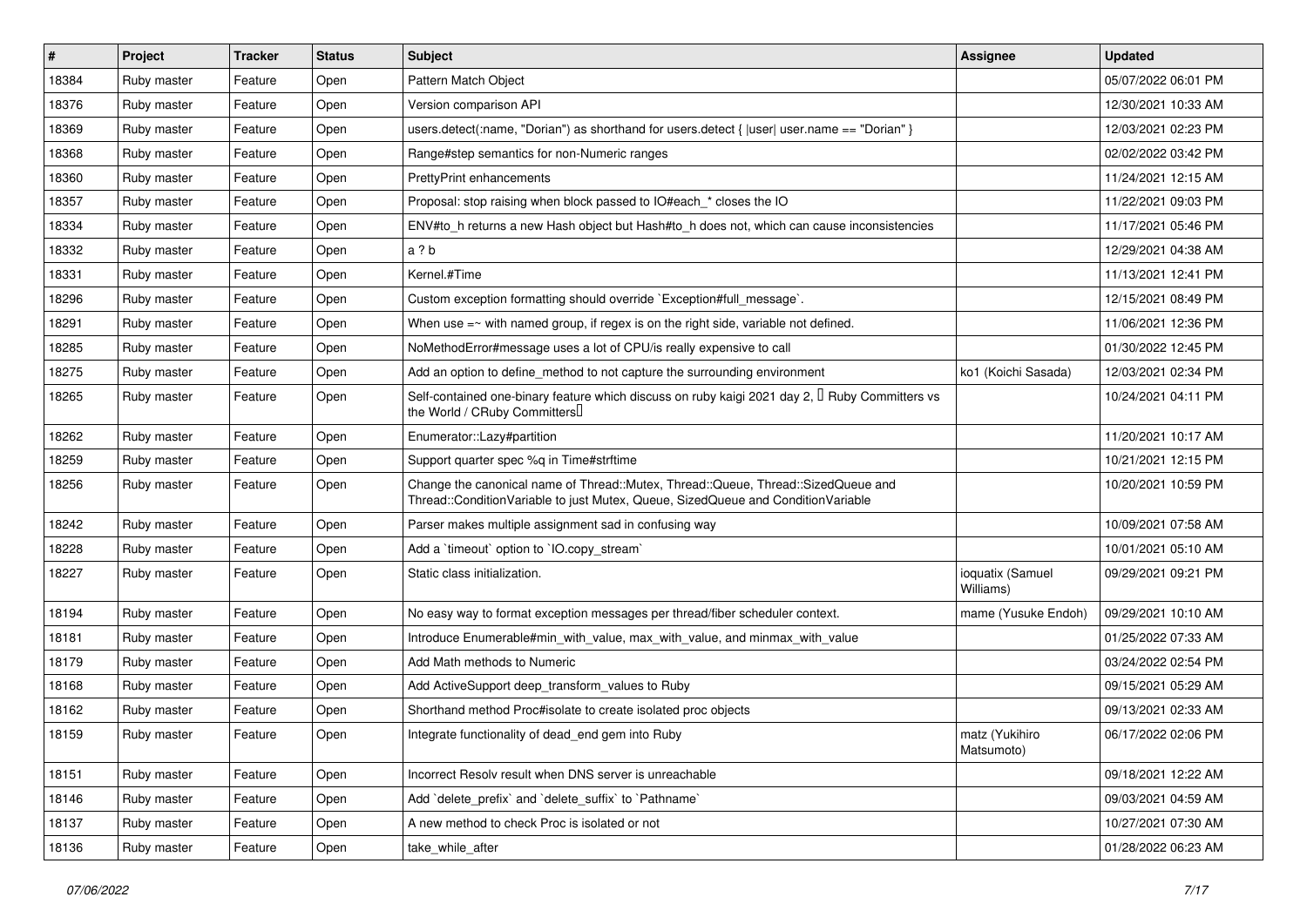| #     | Project     | <b>Tracker</b> | <b>Status</b> | <b>Subject</b>                                                                                                                              | Assignee                     | <b>Updated</b>      |
|-------|-------------|----------------|---------------|---------------------------------------------------------------------------------------------------------------------------------------------|------------------------------|---------------------|
| 18135 | Ruby master | Feature        | Open          | Introduce Enumerable#detect_only                                                                                                            |                              | 09/02/2021 05:44 PM |
| 18127 | Ruby master | Feature        | Open          | Ractor-local version of Singleton                                                                                                           |                              | 11/09/2021 02:45 PM |
| 18083 | Ruby master | Feature        | Open          | Capture error in ensure block.                                                                                                              |                              | 10/21/2021 01:00 PM |
| 18070 | Ruby master | Feature        | Open          | `attr` should be removed                                                                                                                    |                              | 08/09/2021 05:51 PM |
| 18069 | Ruby master | Feature        | Open          | instance_exec` is just ignored when the block is originally a method                                                                        |                              | 08/10/2021 05:33 AM |
| 18063 | Ruby master | Feature        | Open          | io uring implementation                                                                                                                     |                              | 08/05/2021 10:02 AM |
| 18057 | Ruby master | Feature        | Open          | Introduce Array#mean                                                                                                                        |                              | 08/02/2021 02:16 PM |
| 18055 | Ruby master | Feature        | Open          | Introduce                                                                                                                                   |                              | 07/30/2021 09:30 AM |
| 18035 | Ruby master | Feature        | Open          | Introduce general model/semantic for immutable by default.                                                                                  |                              | 11/09/2021 04:47 PM |
| 18033 | Ruby master | Feature        | Open          | Time.new to parse a string                                                                                                                  |                              | 12/07/2021 02:15 PM |
| 18005 | Ruby master | Feature        | Open          | Enable non-blocking `binding.irb`.                                                                                                          |                              | 06/24/2021 07:20 PM |
| 18004 | Ruby master | Feature        | Open          | Add Async to the stdlib                                                                                                                     |                              | 07/05/2022 05:09 PM |
| 17994 | Ruby master | Feature        | Open          | Clarify `IO.read` behavior and add `File.read` method                                                                                       |                              | 07/16/2021 03:04 AM |
| 17950 | Ruby master | Feature        | Open          | Unable to pattern-match against a String key                                                                                                |                              | 06/15/2021 11:42 AM |
| 17944 | Ruby master | Feature        | Open          | Remove Socket.gethostbyaddr and Socket.gethostbyname                                                                                        |                              | 06/10/2021 08:26 AM |
| 17942 | Ruby master | Feature        | Open          | Add a `initialize(public @a, private @b)` shortcut syntax for defining public/private accessors for<br>instance vars as part of constructor |                              | 12/13/2021 12:43 AM |
| 17938 | Ruby master | Feature        | Open          | Keyword alternative for boolean positional arguments                                                                                        |                              | 07/15/2021 06:46 AM |
| 17924 | Ruby master | Feature        | Open          | Range#infinite?                                                                                                                             |                              | 07/08/2021 11:58 PM |
| 17884 | Ruby master | Feature        | Open          | locindex for profiling tools                                                                                                                | ko1 (Koichi Sasada)          | 05/24/2021 04:17 PM |
| 17859 | Ruby master | Feature        | Open          | Start IRB when running just `ruby`                                                                                                          |                              | 05/14/2021 07:54 AM |
| 17856 | Ruby master | Feature        | Open          | ary.member? is slower than ary.include?                                                                                                     |                              | 05/11/2021 10:12 AM |
| 17851 | Ruby master | Feature        | Open          | ruby extension for memoryview                                                                                                               |                              | 05/05/2021 03:15 PM |
| 17849 | Ruby master | Feature        | Open          | Fix Timeout timeout so that it can be used in threaded Web servers                                                                          | matz (Yukihiro<br>Matsumoto) | 04/10/2022 06:26 AM |
| 17844 | Ruby master | Feature        | Open          | Support list of methods to test with respond_to?                                                                                            |                              | 05/06/2021 07:00 PM |
| 17834 | Ruby master | Feature        | Open          | Add a Bytes and BytesArray class that implement memoryview                                                                                  |                              | 05/06/2021 02:22 PM |
| 17833 | Ruby master | Feature        | Open          | add IO.readinto(b) where b is a bytes like object that is you can get a memoryview from                                                     |                              | 06/30/2021 02:36 PM |
| 17830 | Ruby master | Feature        | Open          | Add Integer#previous and Integer#prev                                                                                                       | matz (Yukihiro<br>Matsumoto) | 04/27/2021 11:35 PM |
| 17825 | Ruby master | Feature        | Open          | Uniformize Float::INFINITY and Date::infinity.new                                                                                           |                              | 05/04/2021 01:43 AM |
| 17808 | Ruby master | Feature        | Open          | Feature Request: JS like splat of Object properties as named method parameters                                                              |                              | 04/17/2021 11:43 PM |
| 17797 | Ruby master | Feature        | Open          | MIPS support for addr2line.c                                                                                                                |                              | 04/13/2021 03:49 AM |
| 17790 | Ruby master | Feature        | Open          | Have a way to clear a String without resetting its capacity                                                                                 |                              | 04/21/2021 11:27 PM |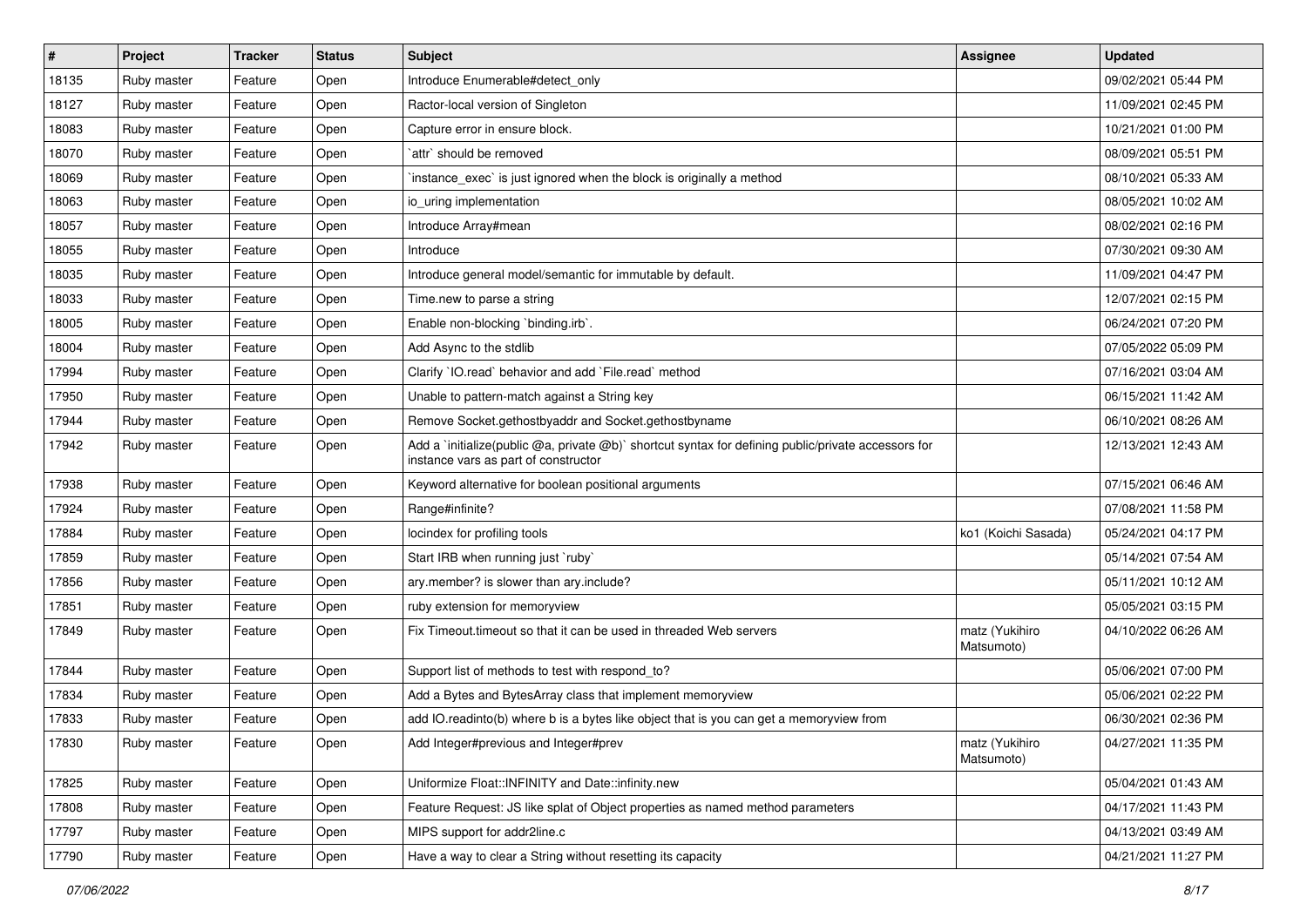| $\vert$ # | Project     | <b>Tracker</b> | <b>Status</b> | Subject                                                                                                                                                    | <b>Assignee</b>                   | <b>Updated</b>      |
|-----------|-------------|----------------|---------------|------------------------------------------------------------------------------------------------------------------------------------------------------------|-----------------------------------|---------------------|
| 17786     | Ruby master | Feature        | Open          | Proposal: new "ends" keyword                                                                                                                               |                                   | 04/11/2021 01:40 AM |
| 17785     | Ruby master | Feature        | Open          | Allow named parameters to be keywords                                                                                                                      | matz (Yukihiro<br>Matsumoto)      | 12/17/2021 06:10 PM |
| 17773     | Ruby master | Feature        | Open          | Alias `Numeric#zero?` and `Float#zero?` as `Numeric#empty?` and `Float#empty?`                                                                             |                                   | 04/02/2021 03:39 PM |
| 17771     | Ruby master | Feature        | Open          | String#start_with? should not construct MatchData or set \$~                                                                                               |                                   | 04/02/2021 02:49 PM |
| 17758     | Ruby master | Feature        | Open          | Provide Hash#count for performance improvement                                                                                                             |                                   | 03/28/2021 06:39 PM |
| 17753     | Ruby master | Feature        | Open          | Add Module#namespace                                                                                                                                       |                                   | 07/04/2022 01:42 AM |
| 17749     | Ruby master | Feature        | Open          | Const source location without name                                                                                                                         |                                   | 04/17/2021 07:38 AM |
| 17743     | Ruby master | Feature        | Open          | Show argument types in backtrace                                                                                                                           |                                   | 03/25/2021 06:39 PM |
| 17741     | Ruby master | Feature        | Open          | Ruby links to `objc` for convenience - this should be moved into a native ext                                                                              |                                   | 03/23/2021 01:24 AM |
| 17718     | Ruby master | Feature        | Open          | a method paramaters object that can be pattern matched against                                                                                             |                                   | 03/24/2021 01:29 PM |
| 17682     | Ruby master | Feature        | Open          | String#casecmp performance improvement                                                                                                                     |                                   | 03/24/2021 02:29 PM |
| 17663     | Ruby master | Feature        | Open          | Enumerator#with, an alternative to Enumerator#with object                                                                                                  |                                   | 03/02/2021 05:48 PM |
| 17660     | Ruby master | Feature        | Open          | Expose information about which basic methods have been redefined                                                                                           |                                   | 03/02/2021 03:31 PM |
| 17647     | Ruby master | Feature        | Open          | Print register `r11` on 32-bit ARM Linux                                                                                                                   |                                   | 04/30/2021 11:22 AM |
| 17627     | Ruby master | Feature        | Open          | Suggestion: Implement `freeze_values` instance method on collection-like classes.                                                                          |                                   | 02/16/2021 07:58 PM |
| 17616     | Ruby master | Feature        | Open          | Support backtracing on Linux with non-GNU-libc + libunwind                                                                                                 |                                   | 02/09/2021 01:12 PM |
| 17611     | Ruby master | Feature        | Open          | Expose `rb_execarg` interfaces and `rb_grantpt`                                                                                                            |                                   | 02/07/2021 01:52 AM |
| 17579     | Ruby master | Feature        | Open          | [Proposal] A suggestion for newline-separated shorthand notation, for the creation of Arrays<br>containing strings that may contain ' ' (space) characters |                                   | 01/25/2021 04:33 PM |
| 17576     | Ruby master | Feature        | Open          | Partial Functions (procs, lambdas)                                                                                                                         |                                   | 01/24/2021 07:58 PM |
| 17566     | Ruby master | Feature        | Open          | Tune thread QoS / efficiency on macOS                                                                                                                      |                                   | 01/29/2021 09:16 AM |
| 17562     | Ruby master | Feature        | Open          | Update - E option in --help                                                                                                                                |                                   | 01/19/2021 05:38 PM |
| 17550     | Ruby master | Feature        | Open          | Why no function to get all subdirectories of a directory?                                                                                                  |                                   | 01/18/2021 08:57 AM |
| 17548     | Ruby master | Feature        | Open          | Need simple way to include symlink directories in Dir.glob                                                                                                 |                                   | 03/21/2022 01:35 PM |
| 17528     | Ruby master | Feature        | Open          | Make Addrinfo.getaddrinfo fall back to Timeout.timeout for :resolv_timeout                                                                                 |                                   | 01/13/2021 08:50 PM |
| 17525     | Ruby master | Feature        | Open          | Implement Happy Eyeballs Version 2 (RFC8305) in Socket.tcp                                                                                                 | Glass_saga (Masaki<br>Matsushita) | 06/16/2022 01:08 AM |
| 17496     | Ruby master | Feature        | Open          | Add constant Math::TAU                                                                                                                                     |                                   | 01/13/2021 05:47 AM |
| 17474     | Ruby master | Feature        | Open          | Interpreting constants at compile time                                                                                                                     |                                   | 01/07/2021 04:40 PM |
| 17473     | Ruby master | Feature        | Open          | Make Pathname to embedded class of Ruby                                                                                                                    | akr (Akira Tanaka)                | 01/07/2022 09:25 AM |
| 17472     | Ruby master | Feature        | Open          | HashWithIndifferentAccess like Hash extension                                                                                                              |                                   | 06/16/2022 01:08 AM |
| 17471     | Ruby master | Feature        | Open          | send_if method for improved conditional chaining                                                                                                           |                                   | 12/29/2020 03:23 PM |
| 17468     | Ruby master | Feature        | Open          | Deprecate RUBY DEVEL                                                                                                                                       |                                   | 06/16/2022 01:08 AM |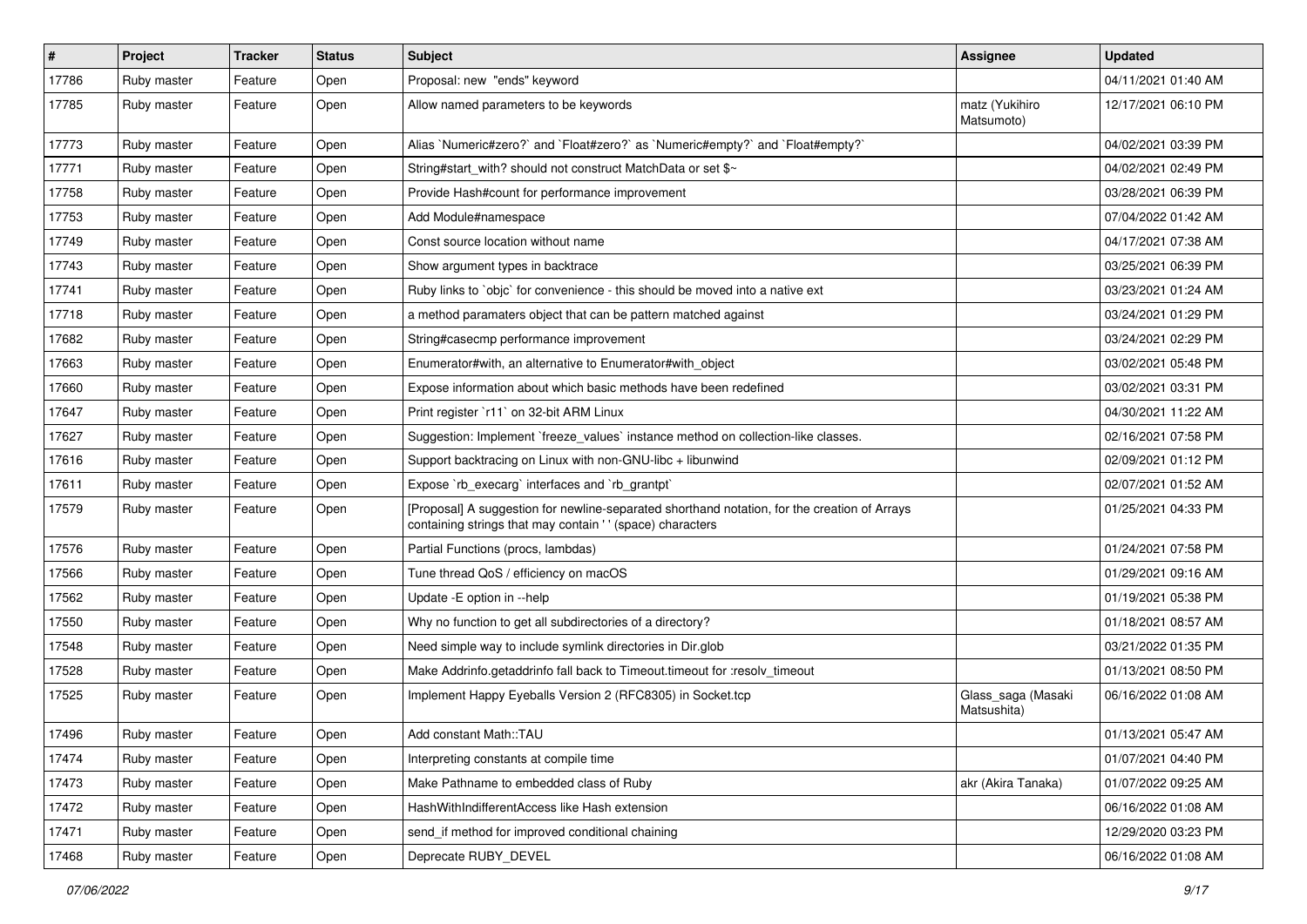| #     | Project     | <b>Tracker</b> | <b>Status</b> | <b>Subject</b>                                                         | <b>Assignee</b>              | <b>Updated</b>      |
|-------|-------------|----------------|---------------|------------------------------------------------------------------------|------------------------------|---------------------|
| 17416 | Ruby master | Feature        | Open          | Improve performance Kernel#itself                                      |                              | 12/21/2020 01:14 PM |
| 17414 | Ruby master | Feature        | Open          | Ractor should allow access to shareable attributes for Modules/Classes | ko1 (Koichi Sasada)          | 12/21/2020 03:56 PM |
| 17406 | Ruby master | Feature        | Open          | Add `NoMatchingPatternError#depth`                                     |                              | 12/19/2020 03:18 PM |
| 17404 | Ruby master | Feature        | Open          | Ractor `move:` API to allow shareability check                         | ko1 (Koichi Sasada)          | 12/18/2020 09:17 PM |
| 17393 | Ruby master | Feature        | Open          | `Ractor::Moved#inspect`                                                | ko1 (Koichi Sasada)          | 12/21/2020 05:47 PM |
| 17375 | Ruby master | Feature        | Open          | Add scheduler callbacks for transferring fibers                        |                              | 12/07/2020 11:31 PM |
| 17357 | Ruby master | Feature        | Open          | 'Queue#pop' should have a block form for closed queues                 |                              | 01/12/2021 07:32 AM |
| 17356 | Ruby master | Feature        | Open          | Alignment of memory allocated through Fiddle struct's malloc           |                              | 12/02/2020 11:06 AM |
| 17353 | Ruby master | Feature        | Open          | Functional chaining operator                                           |                              | 11/30/2020 03:29 AM |
| 17333 | Ruby master | Feature        | Open          | Enumerable#many?                                                       |                              | 12/11/2020 03:38 AM |
| 17330 | Ruby master | Feature        | Open          | Object#non                                                             |                              | 01/25/2021 03:54 PM |
| 17326 | Ruby master | Feature        | Open          | Add Kernel#must! to the standard library                               |                              | 06/22/2022 04:10 PM |
| 17325 | Ruby master | Feature        | Open          | Adds Fiber#cancel, which forces a Fiber to break/return                |                              | 11/19/2020 12:34 AM |
| 17316 | Ruby master | Feature        | Open          | On memoization                                                         |                              | 05/13/2022 11:32 AM |
| 17315 | Ruby master | Feature        | Open          | Hash #transform                                                        |                              | 11/13/2020 08:38 PM |
| 17311 | Ruby master | Feature        | Open          | Improve performance Array#deconstruct & Array#to_ary                   |                              | 11/08/2020 07:12 AM |
| 17298 | Ruby master | Feature        | Open          | Ractor's basket communication APIs                                     |                              | 11/13/2020 04:16 PM |
| 17290 | Ruby master | Feature        | Open          | Syntax sugar for boolean keyword argument                              |                              | 10/29/2020 04:51 AM |
| 17288 | Ruby master | Feature        | Open          | Optimize _send_ call with a literal method name                        | matz (Yukihiro<br>Matsumoto) | 10/30/2020 12:17 AM |
| 17286 | Ruby master | Feature        | Open          | 'Ractor.new' should accept 'move: true'                                |                              | 11/08/2020 03:01 AM |
| 17285 | Ruby master | Feature        | Open          | Less strict `Ractor.select`                                            |                              | 10/26/2020 03:15 AM |
| 17279 | Ruby master | Feature        | Open          | Allow a negative step in Range#step with a block                       | matz (Yukihiro<br>Matsumoto) | 10/22/2020 02:23 AM |
| 17258 | Ruby master | Feature        | Open          | Oneshot Branch Coverage                                                |                              | 10/09/2020 08:26 PM |
| 17210 | Ruby master | Feature        | Open          | More readable and useful `Set#inspect`                                 | knu (Akinori MUSHA)          | 05/19/2021 10:12 PM |
| 17208 | Ruby master | Feature        | Open          | Add `Set#compact` and `Set#compact!` methods                           |                              | 11/05/2020 10:44 AM |
| 17206 | Ruby master | Feature        | Open          | Introduce new Regexp option to avoid global MatchData allocations      |                              | 10/28/2020 10:43 PM |
| 17184 | Ruby master | Feature        | Open          | No stdlib function to perform simple string replacement                | matz (Yukihiro<br>Matsumoto) | 02/23/2021 09:27 PM |
| 17173 | Ruby master | Feature        | Open          | open-uri I ciphers IIIIIII                                             | akr (Akira Tanaka)           | 09/25/2020 09:17 AM |
| 17166 | Ruby master | Feature        | Open          | net/http not supporting unix domain sockets                            |                              | 09/12/2020 02:51 PM |
| 17165 | Ruby master | Feature        | Open          | Add 'filter' and 'flatten' keywords to 'Enumerable#map'                |                              | 09/13/2020 09:41 AM |
| 17163 | Ruby master | Feature        | Open          | Rename `begin`                                                         |                              | 09/09/2020 03:04 AM |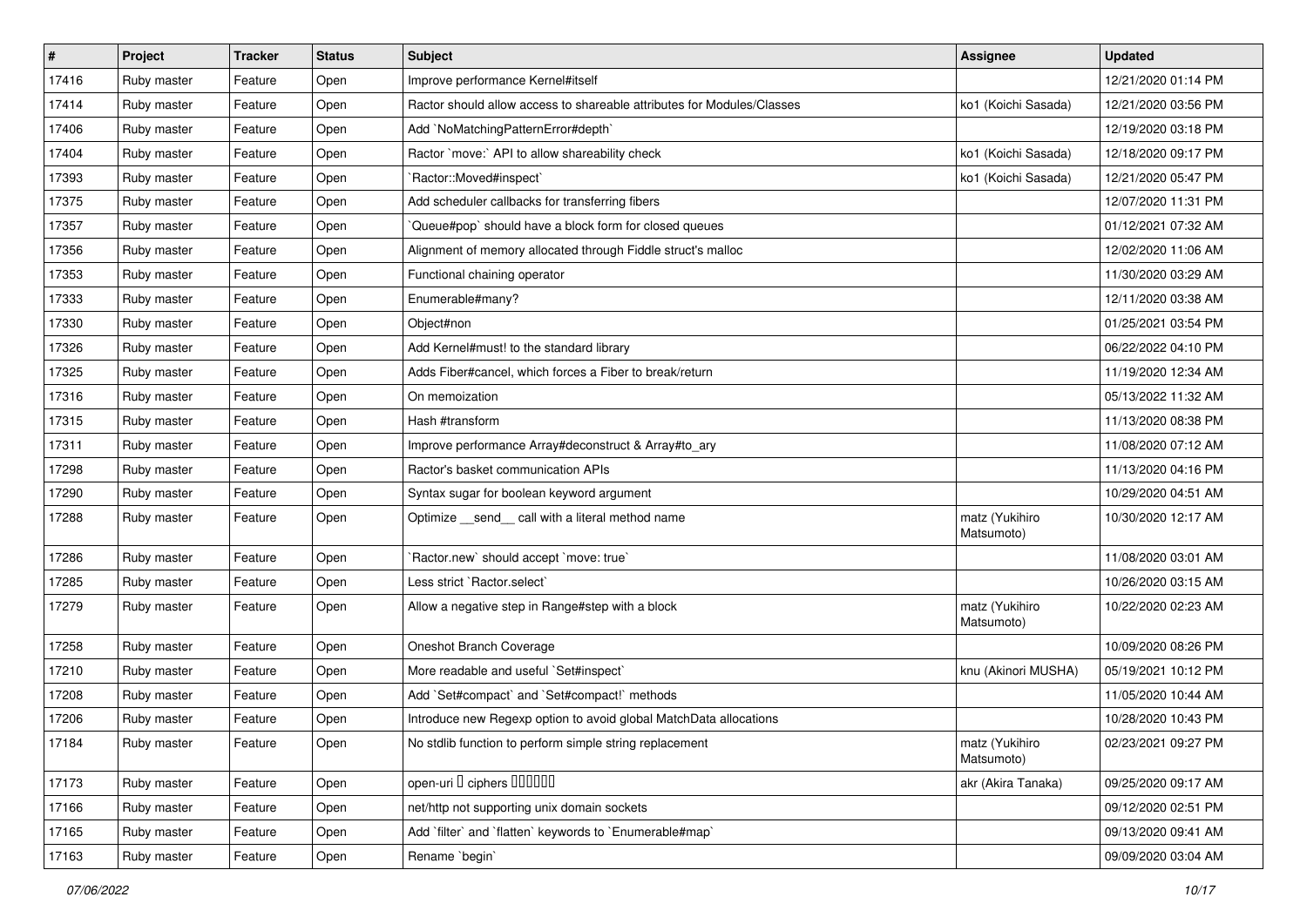| $\sharp$ | Project     | <b>Tracker</b> | <b>Status</b> | Subject                                                                                     | Assignee                     | <b>Updated</b>      |
|----------|-------------|----------------|---------------|---------------------------------------------------------------------------------------------|------------------------------|---------------------|
| 17156    | Ruby master | Feature        | Open          | Refinements per directory tree                                                              |                              | 12/07/2020 05:19 AM |
| 17155    | Ruby master | Feature        | Open          | Add a Diggable mixin                                                                        |                              | 09/05/2020 02:08 PM |
| 17151    | Ruby master | Feature        | Open          | Support multiple builtin ruby code for implimatation in Ruby & C                            |                              | 09/05/2020 01:41 AM |
| 17148    | Ruby master | Feature        | Open          | stdbuf(1) support                                                                           |                              | 09/07/2020 04:12 AM |
| 17143    | Ruby master | Feature        | Open          | Improve support for warning categories                                                      |                              | 11/20/2020 01:05 PM |
| 17140    | Ruby master | Feature        | Open          | Merge Enumerable#grep(_v) with Enumerable#select/reject                                     |                              | 02/10/2021 07:56 AM |
| 17134    | Ruby master | Feature        | Open          | Add resolv_timeout to TCPSocket                                                             |                              | 12/10/2020 09:09 AM |
| 17127    | Ruby master | Feature        | Open          | Some TrueClass methods are faster if implemented in Ruby                                    |                              | 11/05/2020 07:11 AM |
| 17121    | Ruby master | Feature        | Open          | Remove ENV#index                                                                            |                              | 08/13/2020 09:58 AM |
| 17115    | Ruby master | Feature        | Open          | Optimize String#casecmp? for ASCII strings                                                  |                              | 08/15/2020 03:48 AM |
| 17099    | Ruby master | Feature        | Open          | Remove boolean argument and warning from Module#attr                                        |                              | 12/18/2020 04:15 AM |
| 17097    | Ruby master | Feature        | Open          | 'map_min', 'map_max'                                                                        |                              | 01/13/2021 01:24 AM |
| 17056    | Ruby master | Feature        | Open          | Array#index: Allow specifying the position to start search as in String#index               |                              | 09/25/2020 01:41 PM |
| 17047    | Ruby master | Feature        | Open          | Support parameters for MAIL FROM and RCPT TO                                                |                              | 12/06/2021 08:16 PM |
| 17040    | Ruby master | Feature        | Open          | cleanup include/ruby/backward*                                                              |                              | 08/26/2020 07:07 AM |
| 17036    | Ruby master | Feature        | Open          | Regexp deconstruction keys to allow pattern matching                                        |                              | 07/19/2020 02:45 PM |
| 17016    | Ruby master | Feature        | Open          | Enumerable#accumulate                                                                       |                              | 04/27/2021 03:14 PM |
| 17006    | Ruby master | Feature        | Open          | Let `Kernel#Hash` take a block to provide the default value                                 |                              | 07/04/2020 07:51 AM |
| 17004    | Ruby master | Feature        | Open          | Provide a way for methods to omit their return value                                        |                              | 07/20/2020 05:44 AM |
| 17001    | Ruby master | Feature        | Open          | [Feature] Dir.scan to yield dirent for efficient and composable recursive directory scaning |                              | 06/30/2020 07:57 PM |
| 16995    | Ruby master | Feature        | Open          | Sets: <=> should be specialized                                                             |                              | 06/26/2020 08:43 PM |
| 16993    | Ruby master | Feature        | Open          | Sets: from hash keys using Hash#key_set                                                     |                              | 06/27/2020 05:44 AM |
| 16992    | Ruby master | Feature        | Open          | Sets: officially ordered                                                                    | matz (Yukihiro<br>Matsumoto) | 09/03/2020 02:08 PM |
| 16991    | Ruby master | Feature        | Open          | Sets: add Set#join                                                                          |                              | 06/26/2020 08:29 PM |
| 16990    | Ruby master | Feature        | Open          | Sets: operators compatibility with Array                                                    |                              | 02/22/2021 11:37 PM |
| 16989    | Ruby master | Feature        | Open          | Sets: need $\Psi$                                                                           | knu (Akinori MUSHA)          | 02/18/2022 02:57 AM |
| 16987    | Ruby master | Feature        | Open          | Enumerator::Lazy vs Array methods                                                           |                              | 07/15/2020 04:56 PM |
| 16986    | Ruby master | Feature        | Open          | Anonymous Struct literal                                                                    | matz (Yukihiro<br>Matsumoto) | 01/15/2022 04:57 PM |
| 16985    | Ruby master | Feature        | Open          | Improve `pp` for `Hash` and `String`                                                        | akr (Akira Tanaka)           | 06/26/2020 09:51 AM |
| 16978    | Ruby master | Feature        | Open          | Ruby should not use realpath for FILE                                                       | nobu (Nobuyoshi<br>Nakada)   | 04/01/2022 11:30 AM |
| 16971    | Ruby master | Feature        | Open          | weak_ref&.some_method should behave like object&.some_method                                |                              | 06/19/2020 03:17 PM |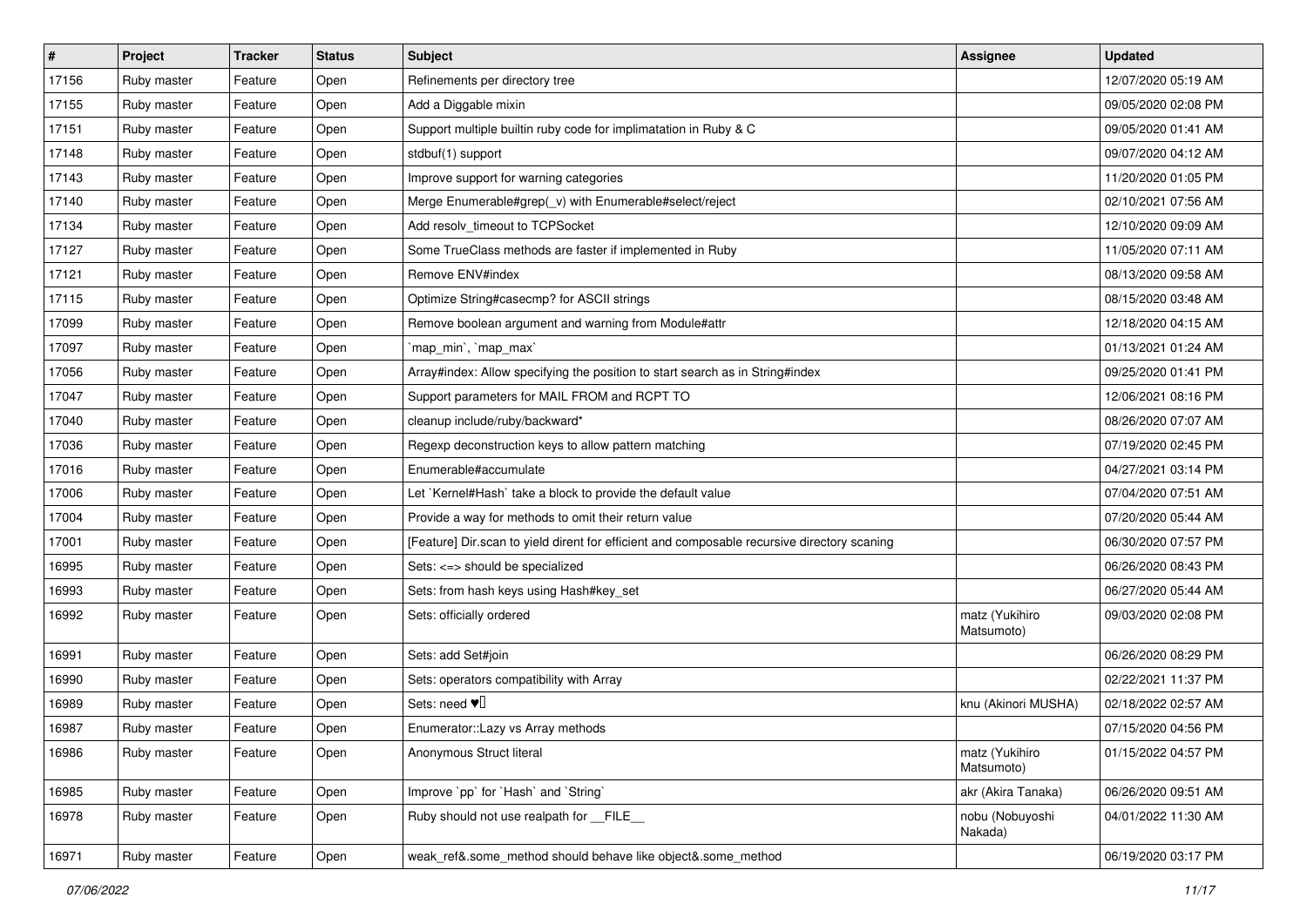| #     | Project     | <b>Tracker</b> | <b>Status</b> | <b>Subject</b>                                                                                                                | <b>Assignee</b>              | <b>Updated</b>      |
|-------|-------------|----------------|---------------|-------------------------------------------------------------------------------------------------------------------------------|------------------------------|---------------------|
| 16968 | Ruby master | Feature        | Open          | Remove `\$IGNORECASE` from English.rb                                                                                         |                              | 06/18/2020 04:34 AM |
| 16960 | Ruby master | Feature        | Open          | Feedback regarding => in 'As' Pattern Matching                                                                                |                              | 06/13/2020 12:32 AM |
| 16952 | Ruby master | Feature        | Open          | Kernel.exec gives an incorrect error message when passed a script with a non-existing shebang                                 |                              | 06/11/2020 08:40 PM |
| 16946 | Ruby master | Feature        | Open          | Add an `intersperse` method                                                                                                   |                              | 06/11/2020 01:47 AM |
| 16929 | Ruby master | Feature        | Open          | Add GC.start(compact: true)                                                                                                   |                              | 06/01/2020 03:42 PM |
| 16928 | Ruby master | Feature        | Open          | Array#include_all? & Array#include_any?                                                                                       |                              | 06/01/2020 09:27 PM |
| 16924 | Ruby master | Feature        | Open          | instance_eval equivalent for RubyVM::InstructionSequence                                                                      |                              | 05/30/2020 03:49 PM |
| 16913 | Ruby master | Feature        | Open          | Add `ARGF#each_io`                                                                                                            |                              | 05/25/2020 11:33 PM |
| 16899 | Ruby master | Feature        | Open          | Add method `Array#both_end`                                                                                                   |                              | 05/18/2020 01:44 AM |
| 16898 | Ruby master | Feature        | Open          | Modify the syntax of -> lambda expressions in ruby3                                                                           |                              | 05/19/2020 02:02 AM |
| 16897 | Ruby master | Feature        | Open          | General purpose memoizer in Ruby 3 with Ruby 2 performance                                                                    |                              | 06/26/2020 03:51 PM |
| 16894 | Ruby master | Feature        | Open          | Integer division for Ruby 3                                                                                                   | matz (Yukihiro<br>Matsumoto) | 05/18/2020 03:41 PM |
| 16838 | Ruby master | Feature        | Open          | Enumerator::ArithmeticSequence missing allocator for #clone and #dup                                                          |                              | 05/18/2020 10:44 PM |
| 16833 | Ruby master | Feature        | Open          | Add Enumerator#empty?                                                                                                         |                              | 05/06/2020 07:55 PM |
| 16818 | Ruby master | Feature        | Open          | Rename `Range#%` to `Range#/`                                                                                                 |                              | 05/07/2020 08:49 AM |
| 16817 | Ruby master | Feature        | Open          | attr_predicate or attr_query or attr_something for ? methods                                                                  |                              | 12/23/2021 11:44 PM |
| 16816 | Ruby master | Feature        | Open          | Prematurely terminated Enumerator should stay terminated                                                                      |                              | 04/09/2021 09:24 PM |
| 16795 | Ruby master | Feature        | Open          | build ruby.exe on Windows against ruby-static.lib omitting x64-vcruntime-ruby.dll (no<br>--enable-shared' option for Windows) |                              | 04/17/2020 01:22 PM |
| 16794 | Ruby master | Feature        | Open          | <b>Rightward operators</b>                                                                                                    |                              | 09/10/2020 09:34 PM |
| 16791 | Ruby master | Feature        | Open          | Shortcut for Process::Status.exitstatus                                                                                       |                              | 05/19/2020 03:16 AM |
| 16790 | Ruby master | Feature        | Open          | string format and refinements                                                                                                 |                              | 04/16/2020 03:06 AM |
| 16781 | Ruby master | Feature        | Open          | alias :fold :reduce                                                                                                           |                              | 05/16/2020 08:28 AM |
| 16773 | Ruby master | Feature        | Open          | Reduce allocations in net/http                                                                                                |                              | 04/10/2020 11:36 AM |
| 16761 | Ruby master | Feature        | Open          | Add an API to move the entire heap, as to make testing GC.compact compatibility easier                                        |                              | 05/07/2020 04:03 PM |
| 16757 | Ruby master | Feature        | Open          | Add intersection to Range                                                                                                     |                              | 01/22/2022 07:26 AM |
| 16755 | Ruby master | Feature        | Open          | warning: `if' at the end of line without an expression                                                                        |                              | 04/03/2020 11:28 PM |
| 16752 | Ruby master | Feature        | Open          | :private param for const_set                                                                                                  |                              | 04/03/2020 12:35 AM |
| 16745 | Ruby master | Feature        | Open          | Improving Date and DateTime comparison                                                                                        |                              | 03/31/2020 10:32 PM |
| 16742 | Ruby master | Feature        | Open          | RbConfig.windows? and RbConfig.host os                                                                                        |                              | 04/11/2020 02:00 PM |
| 16741 | Ruby master | Feature        | Open          | Implement Shellwords.shellescape correctly for Windows                                                                        |                              | 03/29/2020 07:54 AM |
| 16739 | Ruby master | Feature        | Open          | Allow Hash#keys and Hash#values to accept a block for filtering output                                                        |                              | 07/10/2020 04:09 PM |
| 16703 | Ruby master | Feature        | Open          | Namespace parameter for `Module#name`                                                                                         |                              | 03/24/2020 10:08 AM |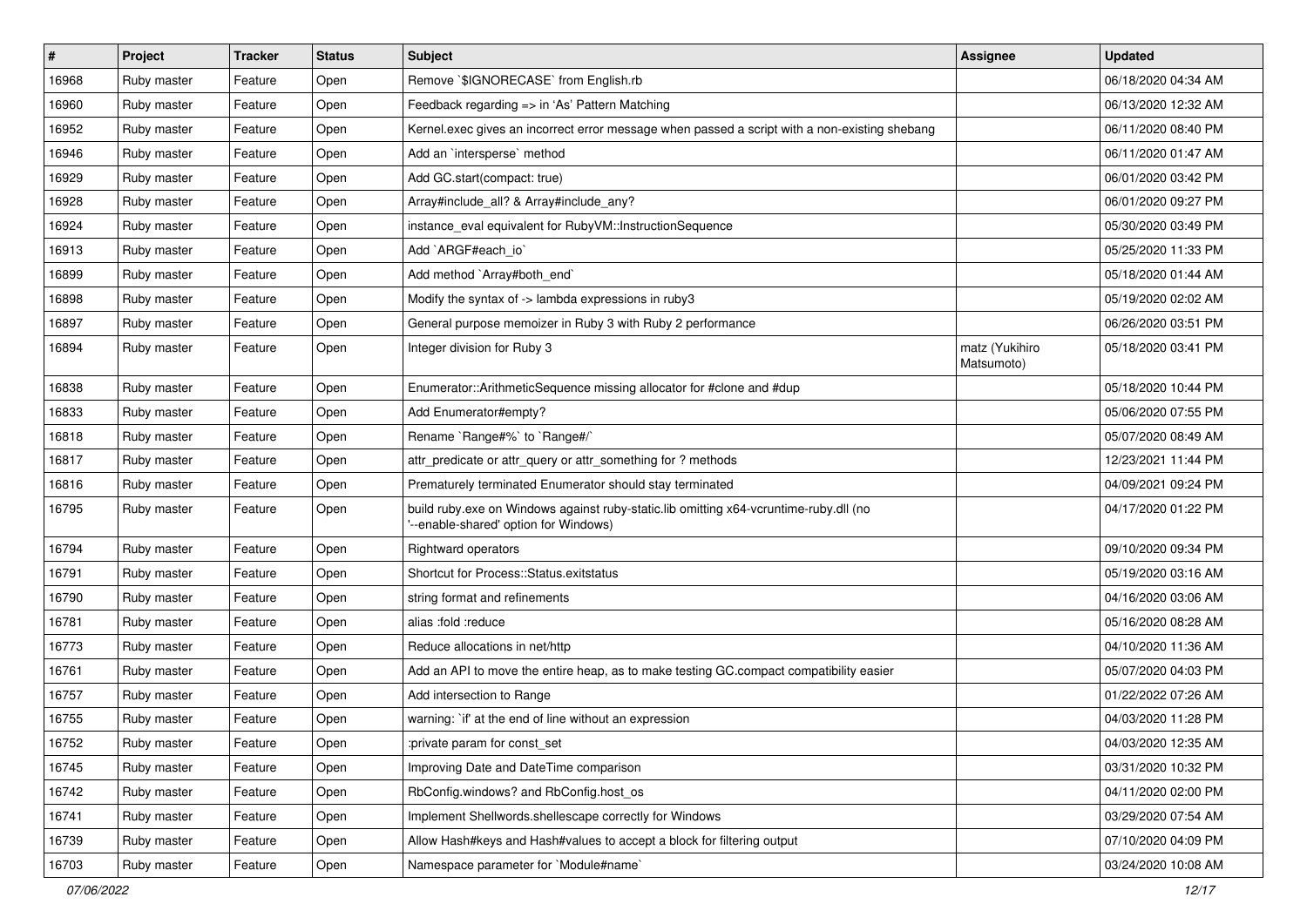| $\sharp$ | <b>Project</b> | <b>Tracker</b> | <b>Status</b> | <b>Subject</b>                                                                                                 | Assignee                          | <b>Updated</b>      |
|----------|----------------|----------------|---------------|----------------------------------------------------------------------------------------------------------------|-----------------------------------|---------------------|
| 16688    | Ruby master    | Feature        | Open          | Allow #to_path object as argument to system()                                                                  |                                   | 04/13/2020 05:37 PM |
| 16684    | Ruby master    | Feature        | Open          | Use the word "to" instead of "from" in backtrace                                                               |                                   | 04/10/2020 07:58 AM |
| 16673    | Ruby master    | Feature        | Open          | total timeout for Net::HTTP                                                                                    |                                   | 03/07/2020 06:25 AM |
| 16667    | Ruby master    | Feature        | Open          | Allow parameters to Symbol#to_proc and Method#to_proc                                                          |                                   | 03/03/2020 03:40 PM |
| 16666    | Ruby master    | Feature        | Open          | 'string' - 'str' as a shortcut for 'string'.gsub('str', ")?                                                    |                                   | 03/01/2020 08:38 PM |
| 16665    | Ruby master    | Feature        | Open          | Add an Array#except index method                                                                               |                                   | 03/15/2020 03:37 PM |
| 16657    | Ruby master    | Feature        | Open          | Don't ship bundled gems as .gem files as well as in expanded form                                              |                                   | 02/27/2020 06:50 AM |
| 16648    | Ruby master    | Feature        | Open          | improve GC performance by 5% with builtin_prefetch                                                             |                                   | 02/29/2020 06:27 PM |
| 16638    | Ruby master    | Feature        | Open          | Structured Data for Syslog                                                                                     |                                   | 02/17/2020 07:06 PM |
| 16637    | Ruby master    | Feature        | Open          | Time#to_s and Date#to_s accept strftime format string                                                          |                                   | 02/17/2020 09:46 PM |
| 16621    | Ruby master    | Feature        | Open          | Second block parameter of Pathname#glob to be relative path from self                                          |                                   | 02/12/2020 11:27 PM |
| 16615    | Ruby master    | Feature        | Open          | Group style access scope for macros                                                                            |                                   | 03/09/2020 02:39 PM |
| 16601    | Ruby master    | Feature        | Open          | Let `nil.to_a` and `nil.to_h` return a fixed instance                                                          |                                   | 02/01/2020 10:12 AM |
| 16600    | Ruby master    | Feature        | Open          | Optimized opcodes for frozen arrays and hashes literals                                                        |                                   | 01/30/2020 09:51 AM |
| 16597    | Ruby master    | Feature        | Open          | missing poll()                                                                                                 |                                   | 06/09/2022 09:14 AM |
| 16563    | Ruby master    | Feature        | Open          | Let rb_mod_const_at and rb_const_list use an ID table instead for inherited VS private constant<br>segregation |                                   | 01/26/2020 04:38 PM |
| 16562    | Ruby master    | Feature        | Open          | Expose rb_io_set_encoding_internal to reduce function calls on loading source files                            |                                   | 01/27/2020 06:05 AM |
| 16559    | Ruby master    | Feature        | Open          | Net::HTTP#request injects "Connection: close" header if #started? is false, wasting HTTP server<br>resources   | naruse (Yui NARUSE)               | 05/28/2020 07:37 PM |
| 16557    | Ruby master    | Feature        | Open          | Deduplicate Regexp literals                                                                                    |                                   | 02/28/2020 11:44 AM |
| 16517    | Ruby master    | Feature        | Open          | mkmf.rb - changes for Windows?                                                                                 |                                   | 01/20/2020 06:05 PM |
| 16511    | Ruby master    | Feature        | Open          | Staged warnings and better compatibility for keyword arguments in 2.7.1                                        |                                   | 02/25/2020 06:54 PM |
| 16495    | Ruby master    | Feature        | Open          | Inconsistent quotes in error messages                                                                          | matz (Yukihiro<br>Matsumoto)      | 06/15/2022 04:21 PM |
| 16489    | Ruby master    | Feature        | Open          | Make rb_warn_deprecated a public API                                                                           |                                   | 01/09/2020 01:22 AM |
| 16482    | Ruby master    | Feature        | Open          | net/http should support TLS connection to proxies                                                              |                                   | 01/05/2020 05:52 PM |
| 16479    | Ruby master    | Feature        | Open          | Let execution context local storage be backed by an ID table                                                   |                                   | 01/04/2020 01:41 AM |
| 16478    | Ruby master    | Feature        | Open          | Fold symbol tables for tracking basic operation method redefinition changes into a single ID table             |                                   | 01/04/2020 01:42 AM |
| 16476    | Ruby master    | Feature        | Open          | Socket.getaddrinfo cannot be interrupted by Timeout.timeout                                                    | Glass_saga (Masaki<br>Matsushita) | 06/16/2022 01:08 AM |
| 16471    | Ruby master    | Feature        | Open          | Two feature requests for WeakRef: get original object, callback feature                                        |                                   | 01/02/2020 03:44 PM |
| 16460    | Ruby master    | Feature        | Open          | External names for keyword parameters in method definitions                                                    |                                   | 01/02/2020 02:11 AM |
| 16451    | Ruby master    | Feature        | Open          | Special ternary operator for methods ending in `?`                                                             |                                   | 12/26/2019 09:03 PM |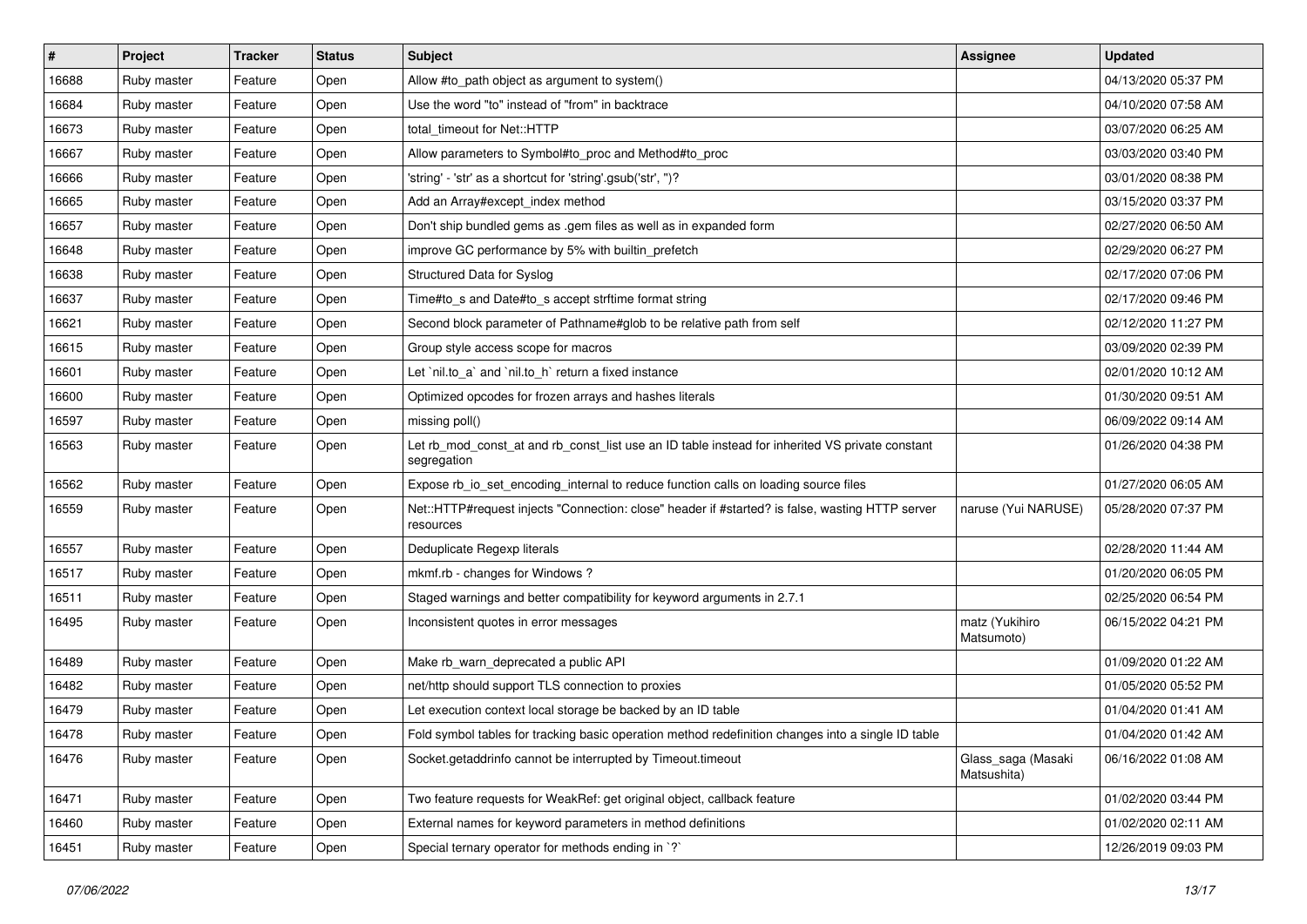| #     | Project     | <b>Tracker</b> | <b>Status</b> | <b>Subject</b>                                                                                                                         | Assignee                   | <b>Updated</b>      |
|-------|-------------|----------------|---------------|----------------------------------------------------------------------------------------------------------------------------------------|----------------------------|---------------------|
| 16431 | Ruby master | Feature        | Open          | Optionally load did_you_mean (and RubyGems)                                                                                            |                            | 12/18/2019 07:19 PM |
| 16425 | Ruby master | Feature        | Open          | Add Thread#dig                                                                                                                         |                            | 12/17/2019 12:15 AM |
| 16411 | Ruby master | Feature        | Open          | Safer keyword argument extension                                                                                                       |                            | 12/10/2019 02:45 AM |
| 16381 | Ruby master | Feature        | Open          | Accept resolv timeout in Net::HTTP                                                                                                     |                            | 11/29/2019 04:38 PM |
| 16374 | Ruby master | Feature        | Open          | Object#nullify to provide scalars with the effect similar to Enumerable#reject                                                         |                            | 12/08/2019 02:30 AM |
| 16373 | Ruby master | Feature        | Open          | RDoc for some of the Kernel methods cannot be found in Kernel module                                                                   |                            | 05/29/2020 09:29 PM |
| 16370 | Ruby master | Feature        | Open          | Pattern matching with variable assignment (the priority of `in` operator)                                                              |                            | 11/27/2019 01:55 PM |
| 16356 | Ruby master | Feature        | Open          | Method#inspect of argument forwarding                                                                                                  |                            | 11/21/2019 01:54 PM |
| 16352 | Ruby master | Feature        | Open          | Modify Marshal to dump objects larger than 2 GiB                                                                                       |                            | 06/10/2020 04:12 AM |
| 16347 | Ruby master | Feature        | Open          | InmutableObject                                                                                                                        |                            | 12/23/2021 11:44 PM |
| 16341 | Ruby master | Feature        | Open          | Proposal: Set#to proc and Hash#to proc                                                                                                 |                            | 11/12/2019 08:12 PM |
| 16336 | Ruby master | Feature        | Open          | Allow private constants to be accessed with absolute references                                                                        |                            | 11/14/2019 06:21 PM |
| 16296 | Ruby master | Feature        | Open          | Alternative behavior for `` in method body if `` is not in method definition                                                           |                            | 11/10/2019 10:20 AM |
| 16291 | Ruby master | Feature        | Open          | Introduce support for resize in rb_ary_freeze and prefer internal use of rb_ary_freeze and<br>rb_str_freeze for String and Array types | nobu (Nobuyoshi<br>Nakada) | 12/25/2020 02:43 AM |
| 16287 | Ruby master | Feature        | Open          | Proposal to add .second and .third in particular to class Array                                                                        |                            | 10/31/2019 01:47 PM |
| 16282 | Ruby master | Feature        | Open          | Add "call data" wrapper IMEMO object so inline cache can be updated                                                                    |                            | 10/29/2019 12:13 AM |
| 16276 | Ruby master | Feature        | Open          | For consideration: "private doend" / "protected doend"                                                                                 |                            | 11/19/2019 04:27 AM |
| 16273 | Ruby master | Feature        | Open          | Proposal: Shorthand operator for "#instance method"                                                                                    |                            | 01/14/2020 12:24 PM |
| 16252 | Ruby master | Feature        | Open          | Hash#partition should return hashes                                                                                                    |                            | 11/18/2021 03:54 PM |
| 16249 | Ruby master | Feature        | Open          | Dir#empty? and File#empty?                                                                                                             |                            | 10/19/2019 12:49 PM |
| 16246 | Ruby master | Feature        | Open          | require with an optional block that is evaluated when requiring fails                                                                  |                            | 10/09/2019 11:16 AM |
| 16245 | Ruby master | Feature        | Open          | Add interfaces to count and measure size all IMEMO objects                                                                             |                            | 10/17/2019 09:16 PM |
| 16244 | Ruby master | Feature        | Open          | Add a Time#before? and Time#after? method                                                                                              |                            | 12/15/2019 12:59 AM |
| 16241 | Ruby master | Feature        | Open          | Shorter syntax for anonymous refinements                                                                                               |                            | 11/20/2020 07:22 PM |
| 16231 | Ruby master | Feature        | Open          | Add #location to Net::HTTPResponse                                                                                                     |                            | 10/06/2019 11:14 PM |
| 16183 | Ruby master | Feature        | Open          | Hash#with default                                                                                                                      |                            | 09/27/2019 08:35 AM |
| 16153 | Ruby master | Feature        | Open          | eventually_frozen flag to gradually phase-in frozen strings                                                                            |                            | 02/10/2020 07:39 PM |
| 16150 | Ruby master | Feature        | Open          | Add a way to request a frozen string from to_s                                                                                         |                            | 06/03/2022 04:42 PM |
| 16147 | Ruby master | Feature        | Open          | List Comprehensions in Ruby                                                                                                            |                            | 06/25/2020 06:23 PM |
| 16146 | Ruby master | Feature        | Open          | Array .difference allow custom comparison                                                                                              |                            | 11/11/2019 08:34 PM |
| 16142 | Ruby master | Feature        | Open          | Implement code_range in Proc and Method                                                                                                |                            | 11/28/2019 07:43 AM |
| 16137 | Ruby master | Feature        | Open          | Add === to UnboundMethod                                                                                                               |                            | 09/07/2019 11:05 AM |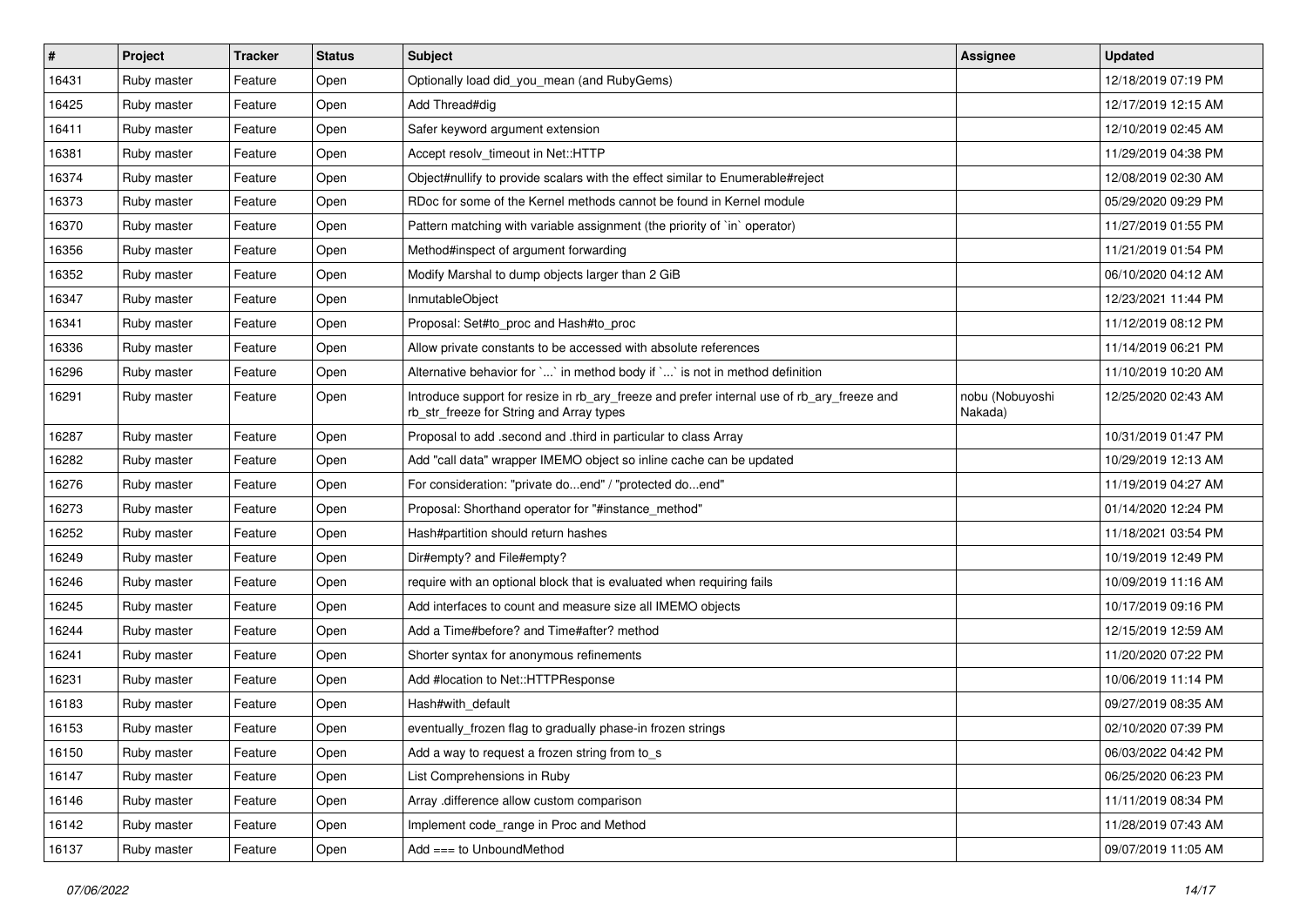| #     | Project     | <b>Tracker</b> | <b>Status</b> | <b>Subject</b>                                                                                                          | <b>Assignee</b>              | <b>Updated</b>      |
|-------|-------------|----------------|---------------|-------------------------------------------------------------------------------------------------------------------------|------------------------------|---------------------|
| 16128 | Ruby master | Feature        | Open          | Would it be possible for ruby to warn about case/when menu options separated by a trailing, but<br>accidental ','?      |                              | 08/26/2019 09:56 AM |
| 16118 | Ruby master | Feature        | Open          | Array .difference allow custom comparison                                                                               |                              | 12/23/2021 11:44 PM |
| 16115 | Ruby master | Feature        | Open          | Keyword arguments from method calls or ignore extra hash keys in splat                                                  |                              | 08/23/2019 12:53 AM |
| 16113 | Ruby master | Feature        | Open          | Partial application                                                                                                     |                              | 03/02/2021 02:00 PM |
| 16104 | Ruby master | Feature        | Open          | Introduce merge_if and merge_if!                                                                                        |                              | 08/15/2019 06:54 AM |
| 16102 | Ruby master | Feature        | Open          | `Symbol#call`                                                                                                           |                              | 09/12/2019 09:25 AM |
| 16049 | Ruby master | Feature        | Open          | optimization for frozen dynamic string literals "#{exp}".dup and +"#{exp}"                                              |                              | 08/14/2019 04:30 PM |
| 16039 | Ruby master | Feature        | Open          | Array#contains? to check if one array contains another array                                                            |                              | 12/19/2019 06:47 AM |
| 16037 | Ruby master | Feature        | Open          | Allow multiple single/double-splatted variables in `in` pattern matching and introduce<br>non-greedy-splatted variables |                              | 08/04/2019 04:47 AM |
| 16031 | Ruby master | Feature        | Open          | Raise ArgumentError when creating Time objects with invalid day of month, instead of rolling into<br>next month         |                              | 06/20/2020 04:23 AM |
| 16018 | Ruby master | Feature        | Open          | Add a way to deprecate methods                                                                                          |                              | 09/02/2019 06:24 AM |
| 16005 | Ruby master | Feature        | Open          | A variation of Time.iso8601 that can parse yyyy-MM-dd HH:mm:ss                                                          |                              | 06/16/2022 01:08 AM |
| 16001 | Ruby master | Feature        | Open          | Provide an alias to Kernel#caller_locations(1,1) and Kernel#caller(1,1)                                                 |                              | 09/04/2019 02:31 PM |
| 15999 | Ruby master | Feature        | Open          | KeyError#inspect does not contain receiver and key                                                                      |                              | 07/14/2019 07:31 AM |
| 15991 | Ruby master | Feature        | Open          | Allow questionmarks in variable names                                                                                   | matz (Yukihiro<br>Matsumoto) | 07/30/2019 03:57 AM |
| 15948 | Ruby master | Feature        | Open          | ENV.update takes multiple hashes as Hash#update                                                                         |                              | 06/21/2019 07:35 AM |
| 15945 | Ruby master | Feature        | Open          | Option to truncate in `String#ljust`, `String#rjust`, and `String#center`                                               |                              | 06/20/2019 02:39 PM |
| 15940 | Ruby master | Feature        | Open          | Coerce symbols internal fstrings in UTF8 rather than ASCII to better share memory with string<br>literals               | naruse (Yui NARUSE)          | 07/30/2019 04:17 AM |
| 15936 | Ruby master | Feature        | Open          | on error in lieu of rescue, raise                                                                                       |                              | 06/21/2019 07:05 PM |
| 15931 | Ruby master | Feature        | Open          | encoding for CESU-8                                                                                                     | naruse (Yui NARUSE)          | 12/20/2019 05:42 AM |
| 15927 | Ruby master | Feature        | Open          | Allow string keys to be used for String#% and sprintf methods                                                           |                              | 06/17/2019 07:13 AM |
| 15922 | Ruby master | Feature        | Open          | Enumerable#partition(pattern)                                                                                           |                              | 06/14/2019 03:40 AM |
| 15918 | Ruby master | Feature        | Open          | Pattern matching for Set                                                                                                | ktsj (Kazuki Tsujimoto)      | 07/29/2019 08:12 AM |
| 15914 | Ruby master | Feature        | Open          | mkmf without libruby                                                                                                    |                              | 06/12/2019 12:43 PM |
| 15909 | Ruby master | Feature        | Open          | Improve Thread#exit documentation                                                                                       |                              | 06/09/2019 12:05 AM |
| 15899 | Ruby master | Feature        | Open          | String#before and String#after                                                                                          |                              | 11/04/2019 08:57 PM |
| 15881 | Ruby master | Feature        | Open          | Optimize deconstruct in pattern matching                                                                                | ktsj (Kazuki Tsujimoto)      | 12/25/2019 04:28 AM |
| 15879 | Ruby master | Feature        | Open          | Proposal: Time#to_i accepts :unit keyword                                                                               |                              | 07/29/2019 07:32 AM |
| 15864 | Ruby master | Feature        | Open          | Proposal: Add methods to determine if it is an infinite range                                                           |                              | 08/22/2019 07:36 AM |
| 15861 | Ruby master | Feature        | Open          | Correctly parse `file:c:/path/to/file` URIs                                                                             |                              | 05/18/2019 10:58 PM |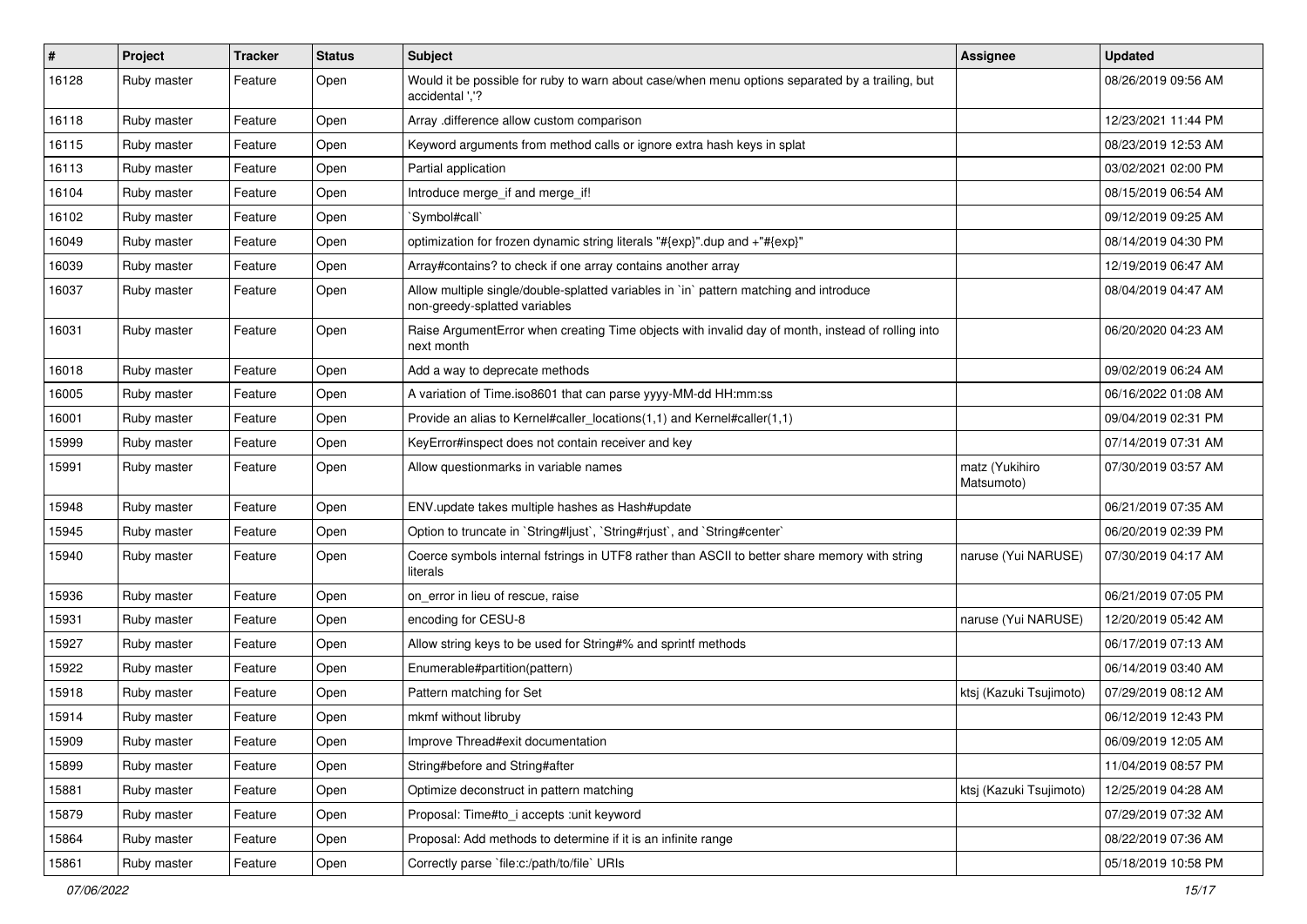| $\sharp$ | Project     | <b>Tracker</b> | <b>Status</b> | Subject                                                                                 | Assignee                            | <b>Updated</b>      |
|----------|-------------|----------------|---------------|-----------------------------------------------------------------------------------------|-------------------------------------|---------------------|
| 15854    | Ruby master | Feature        | Open          | Tracing instance variable assignment                                                    | ko1 (Koichi Sasada)                 | 07/29/2019 07:13 AM |
| 15840    | Ruby master | Feature        | Open          | configuration path search                                                               |                                     | 05/11/2019 01:24 PM |
| 15837    | Ruby master | Feature        | Open          | Module#name_components                                                                  | matz (Yukihiro<br>Matsumoto)        | 05/08/2019 10:29 AM |
| 15833    | Ruby master | Feature        | Open          | Some refactors for shared-root array                                                    |                                     | 07/29/2019 07:13 AM |
| 15824    | Ruby master | Feature        | Open          | respond to pattern for pattern match                                                    |                                     | 10/06/2019 07:56 AM |
| 15817    | Ruby master | Feature        | Open          | Warnings for undef_method and remove_method on initialize()                             |                                     | 05/02/2019 09:11 AM |
| 15815    | Ruby master | Feature        | Open          | Add option to raise NoMethodError for OpenStruct                                        | marcandre (Marc-Andre<br>Lafortune) | 09/28/2020 02:11 AM |
| 15811    | Ruby master | Feature        | Open          | Propsing new method for comparing equality of 2 (float) numbers relatively              |                                     | 07/29/2019 04:40 PM |
| 15804    | Ruby master | Feature        | Open          | A generic method to resolve the indexing on a sequence                                  |                                     | 04/28/2019 12:54 PM |
| 15781    | Ruby master | Feature        | Open          | Unify Method List Introspection?                                                        |                                     | 04/21/2019 11:16 PM |
| 15778    | Ruby master | Feature        | Open          | Expose an API to pry-open the stack frames in Ruby                                      | ko1 (Koichi Sasada)                 | 08/29/2019 06:24 AM |
| 15734    | Ruby master | Feature        | Open          | Parsing of shorthand IPv4 addresses compatible with inet_aton                           |                                     | 03/28/2019 05:50 PM |
| 15724    | Ruby master | Feature        | Open          | Optionally suppress output from IRB for assignment expressions                          |                                     | 03/27/2019 08:43 PM |
| 15721    | Ruby master | Feature        | Open          | optimize comparison of special const                                                    |                                     | 03/22/2019 06:25 AM |
| 15668    | Ruby master | Feature        | Open          | stdlib: Date - Time should return the difference in days                                |                                     | 03/15/2019 07:09 AM |
| 15667    | Ruby master | Feature        | Open          | Introduce malloc_trim(0) in full gc cycles                                              |                                     | 11/01/2021 07:32 AM |
| 15663    | Ruby master | Feature        | Open          | Documenting autoload semantics                                                          |                                     | 04/20/2019 01:44 AM |
| 15627    | Ruby master | Feature        | Open          | Appearance of custom singleton classes                                                  |                                     | 06/15/2020 10:37 PM |
| 15609    | Ruby master | Feature        | Open          | Kernel#sleep returns Float instead of Integer                                           |                                     | 08/13/2019 04:56 PM |
| 15592    | Ruby master | Feature        | Open          | mode where "autoload" behaves like an immediate "require"                               |                                     | 03/16/2022 09:58 AM |
| 15590    | Ruby master | Feature        | Open          | Add dups to Array to find duplicates                                                    |                                     | 02/08/2019 10:00 AM |
| 15588    | Ruby master | Feature        | Open          | String#each chunk and #chunks                                                           |                                     | 12/25/2019 04:28 AM |
| 15580    | Ruby master | Feature        | Open          | Proposal: method addition to class String called .indices (String#indices)              |                                     | 07/29/2020 01:54 AM |
| 15571    | Ruby master | Feature        | Open          | Add methods: iroot, root, and roots                                                     |                                     | 01/30/2019 06:17 PM |
| 15565    | Ruby master | Feature        | Open          | Circular dependency warnings - suggestions/ideas to improve the output from ruby        |                                     | 01/25/2019 11:36 PM |
| 15563    | Ruby master | Feature        | Open          | #dig that throws an exception if a key doesn't exist                                    |                                     | 02/17/2020 08:42 AM |
| 15562    | Ruby master | Feature        | Open          | String#split` option to suppress the initial empty substring                            |                                     | 01/28/2019 03:32 AM |
| 15560    | Ruby master | Feature        | Open          | Add support for read/write offsets.                                                     |                                     | 01/26/2019 11:03 AM |
| 15559    | Ruby master | Feature        | Open          | Logical XOR (^^) operator                                                               |                                     | 01/16/2022 03:20 AM |
| 15557    | Ruby master | Feature        | Open          | A new class that stores a condition and the previous receiver                           |                                     | 01/27/2019 05:22 AM |
| 15549    | Ruby master | Feature        | Open          | Enumerable#to_reader (or anything enumerable, Enumerator, lazy enums, enum_for results) |                                     | 01/24/2019 12:21 PM |
| 15541    | Ruby master | Feature        | Open          | Add alias symbolize_keys for symbolize_names kwarg for JSON.parse                       |                                     | 01/15/2020 07:00 PM |